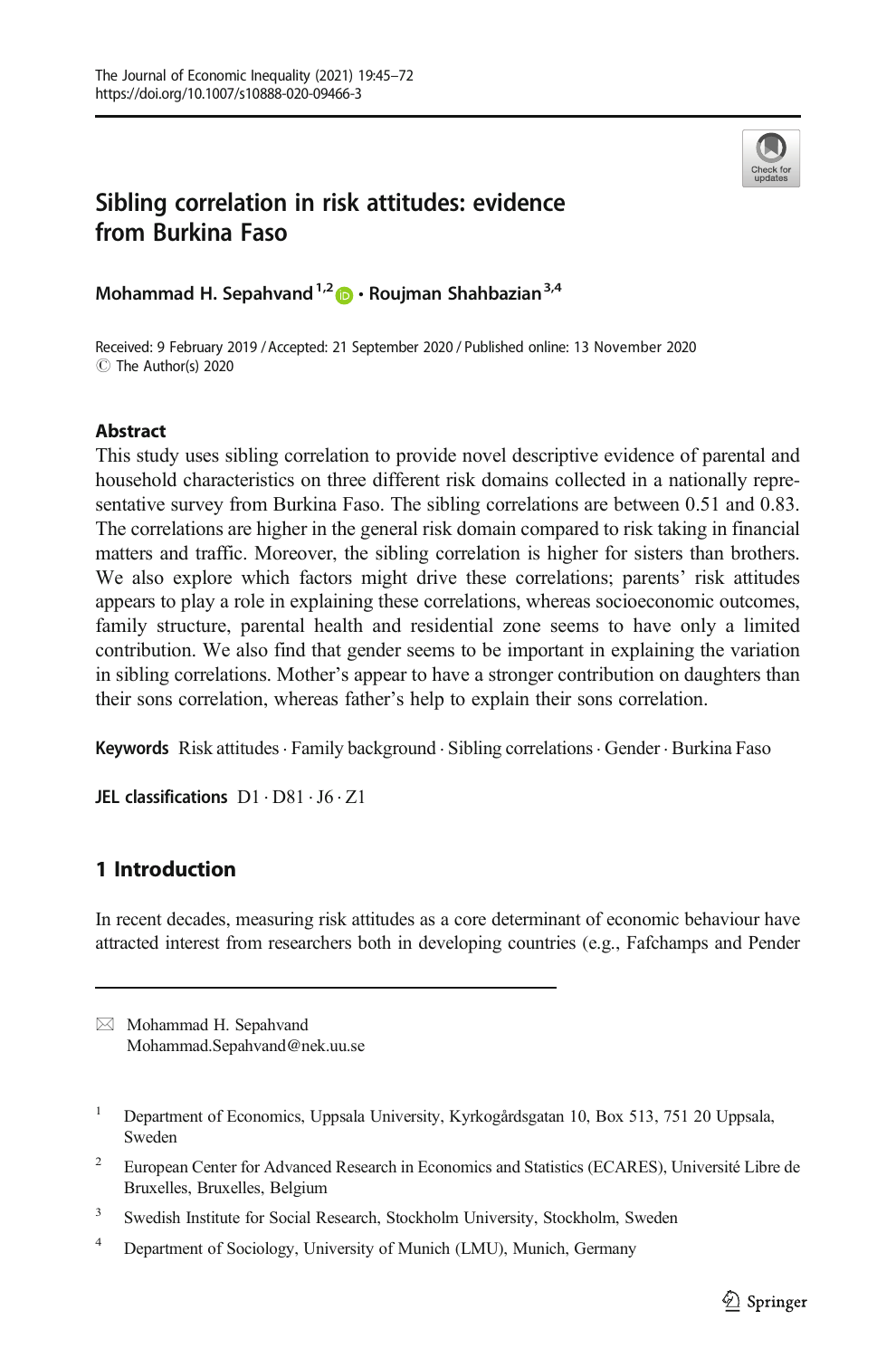[1997](#page-26-0); Harrison et al. [2005](#page-26-0); Yesuf and Bluffstone [2009\)](#page-27-0) as well as developed countries (e.g., Brunello [2002;](#page-25-0) Guiso and Paiella [2005;](#page-26-0) Dohmen et al. [2011](#page-25-0)). In developed countries, risk attitudes have been argued to be a mechanism behind intergenerational transmission of socio-economic outcomes such as education, income, wealth and occupation (e.g., Bonin et al. [2007](#page-25-0); Dohmen et al. [2012](#page-25-0); Björklund et al. [2010](#page-25-0)). For instance, Lindquist et al. [\(2016\)](#page-26-0) argue that the risk attitudes of parents are likely an important mechanism that contributes to sibling similarities in the choice of risky occupations, and capturing such variation is suggested to be an important avenue for future research. In a developing context, risk attitudes are of particular interest, since it is generally assumed that individuals are risk averse, thus hindering them in accessing formal credit markets or adopting new technologies. Thereby, understanding the mechanisms that generates and reproduces risk attitudes over time is an important aspect since it affects economic behaviour.

The family is a focal institution that shapes an individual's preferences. The emphasis is usually placed on the parent-child relationship, as indicated by the growing empirical literature on the transmission of attitudes between parents and children such as precautionary behaviour (Yeung et al. [2000\)](#page-27-0), gender-roles (Fernández et al. [2004](#page-26-0)), family values (Mason [2007\)](#page-26-0), trust and social capital (Tabellini [2008](#page-27-0)), non-cognitive abilities (Grönqvist et al. [2016](#page-26-0)) and time devoted to housework (Gimenez-Nadal et al. [2014](#page-26-0)). Transmission of risk attitudes has been investigated to a much lesser extent. However, there are some exceptions. Kimball et al. ([2009\)](#page-26-0) find a positive association between parents and their adult children's risk taking with hypothetical income gambles questions. Dohmen et al. [\(2012](#page-25-0)) show evidence for the existence of an intergenerational transmission of risk attitudes with self-reported risk questions. Although there is a tradition in economics and sociology of investigating family influences through intergenerational correlation (e.g., Björklund and Jäntti [1997;](#page-24-0) Chadwick and Solon [2002](#page-25-0); Black et al. [2005;](#page-25-0) Mood et al. [2012](#page-27-0); Blanden et al. [2013;](#page-25-0) Mood [2017](#page-26-0)), parental influence is only one of many ways through which individual's preferences are shaped. Besides genetic endowments and parent-child socialization, factors such as neighbourhoods, schools and other institutions may shape the child's choice for instance such as obtaining higher/lower levels of education, employment, income or risk. Therefore, the sibling correlation has been argued to be a broader measure than intergenerational correlation in capturing the influence of family and community background for outcomes in adult life (e.g., Solon et al. [1991](#page-27-0); Conley and Glauber [2008](#page-25-0); Black and Devereux [2011](#page-25-0); Björklund and Jäntti [2012](#page-25-0); Aparicio-Fenoll and Oppedisano [2016](#page-24-0)). The reason is that the sibling correlation has a straightforward interpretation: it is the fraction of the variation in an outcome that can be explained by factors that siblings share. Siblings who have grown up together share the same environment. Thus, the sibling correlation is an omnibus measure of the importance of family background and community effects. Thereby, it captures anything that is shared by siblings both inside and outside the family (such as parental influence and resources but also school, religious institutions and neighbourhood effects), while at the same time capturing anything that is not shared by siblings, (such as genetic traits not shared, different treatment of siblings and changes in neighbourhoods, schools etc.).

There are many different ways to elicit risk preferences (for an overview see Charness et al. [2013](#page-25-0)). This study uses the same form of self-reported risk questions as used in the German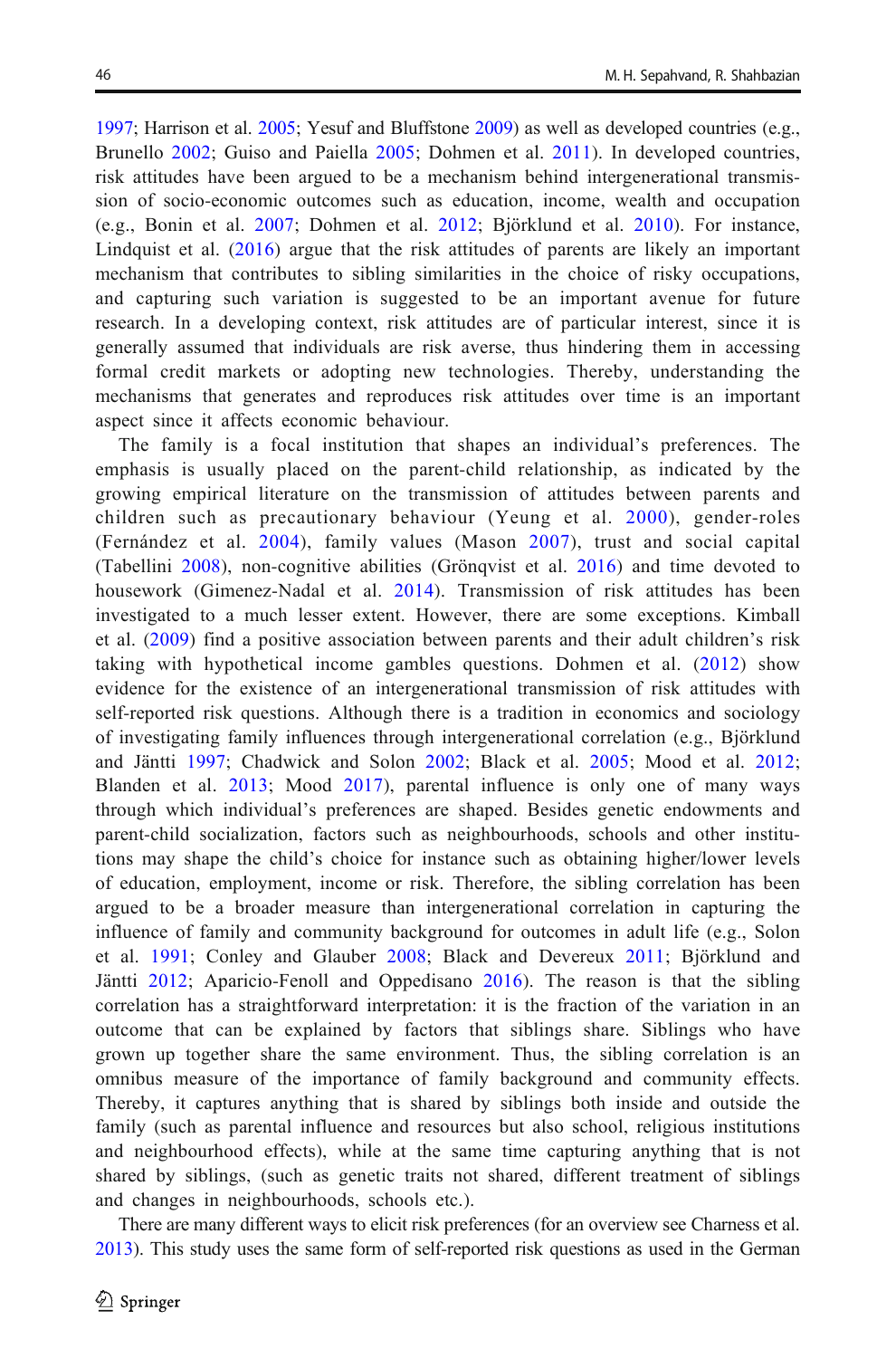Socio-Economic panel (SOEP). These risk questions have been utilized in numerous studies.<sup>1</sup> Previous research has shown that self-reported risk questions have a high validity<sup>2</sup> and sufficient reliability. $3$  The importance of reliability and reproducibility of scientific findings has recently been highlighted (e.g., Dreber et al. [2015;](#page-25-0) Camerer et al. [2016](#page-25-0)). Self-reported risk questions are a simple and cost-effective way to elicit risk preferences using large scale surveys. These risk measurements can be easily reproduced by other researchers both over time and across countries, in order to deepen our understanding of individual's risk preferences.

By estimating sibling correlations in risk attitudes, we make three contributions to the literature. First, it allows us to measure the overall importance of family and community background as possible determinants of risk attitudes. To the best of our knowledge, only one study has estimated a baseline for the sibling correlation in risk attitudes (Schnitzlein  $2014$ ).<sup>4</sup> Our results indicate that these correlations are larger than previously found based on intergenerational correlation studies on risk attitudes. As we later show, the sibling correlation in risk attitudes for general risk taking drop between 24% and 29% when controlling separately for father's and mother's risk attitudes. To put these results in perspective, sibling correlations in criminal behaviour decrease by at most 21% when controlling for parental criminality (Eriksson et al. [2016](#page-26-0)).

Second, through the sibling correlation we can explore the relative importance of various determinants, discussed previously in the literature, which seems to have some effect on risk attitudes. Parents' level of education appears to play a role in determining risk attitudes (Dohmen et al. [2011](#page-25-0)); however, is it relatively important alongside other parental socioeconomic outcomes? How does family structure, such as mother's and father's age at first birth, marital status and parent's religious ideology explain the similarity of siblings? Risk preferences have been suggested to be correlated with risky behaviour (de Walque [2013](#page-25-0)). Therefore, we investigate whether indicators such as parental health and if parents smoke or not, can explain some of the variation among sibling's risk attitudes.

Third, by measuring the sibling correlation we can gain an understanding of gender specific influences in different risk domains. Sepahvand and Shahbazian ([2020b\)](#page-27-0) show support for a gender-specific role model hypothesis in terms of risk attitudes. We therefore investigate the relative importance of fathers' and mothers' associative effect in the financial as well as the traffic risk domain on sibling similarities. Apparently, risk attitudes are highly correlated within families, so policy makers interested in affecting those attitudes should think about the family as a relevant unit of analysis. If interventions on the parents would indeed have a causal spillover effect on their children would need to be confirmed by subsequent research.

<sup>&</sup>lt;sup>1</sup> Such as in China (Ding et al. [2010;](#page-25-0) Jin et al. [2017\)](#page-26-0), Germany (Dohmen et al. [2011](#page-25-0); Lönnqvist et al. [2015](#page-26-0)), Netherlands (Wölbert and Riedl [2013](#page-27-0)), Thailand (Hardeweg et al. [2013\)](#page-26-0), Thailand and Vietnam (Liebenehm et al. [2015\)](#page-26-0) and Sweden (Beauchamp et al. [2017](#page-24-0)).<br><sup>2</sup> The self-reported risk questions used in this study, has been proven to capture individuals risk preferences by

comparing them to incentivized lottery experiments, in developed countries (e.g., Dohmen et al. [2011](#page-25-0); Lönnqvist et al. [2015\)](#page-26-0), emerging countries (e.g., Hardeweg et al. [2013](#page-26-0)), developing countries and comparatively for 30 countries (Vieider et al. [2015\)](#page-27-0).<br><sup>3</sup> The reliability of the self-reported risk questions in this study has been analyzed by Sepahvand and Shahbazian

[<sup>\(2020</sup>a](#page-27-0)). They show that the reliability is satisfactory and to a large extent comparable to other studies using the same self-reported risk questions.

Schnitzlein ([2014](#page-27-0)) is the only study, we have been able to find, which computes the sibling correlation for selfreported risk attitudes in Germany in a subsection of their analysis. Schnitzlein ([2014](#page-27-0)) main focus is to analyze the sibling correlation in permanent income, and do not apply the decomposition approach to the sibling correlation in risk attitudes.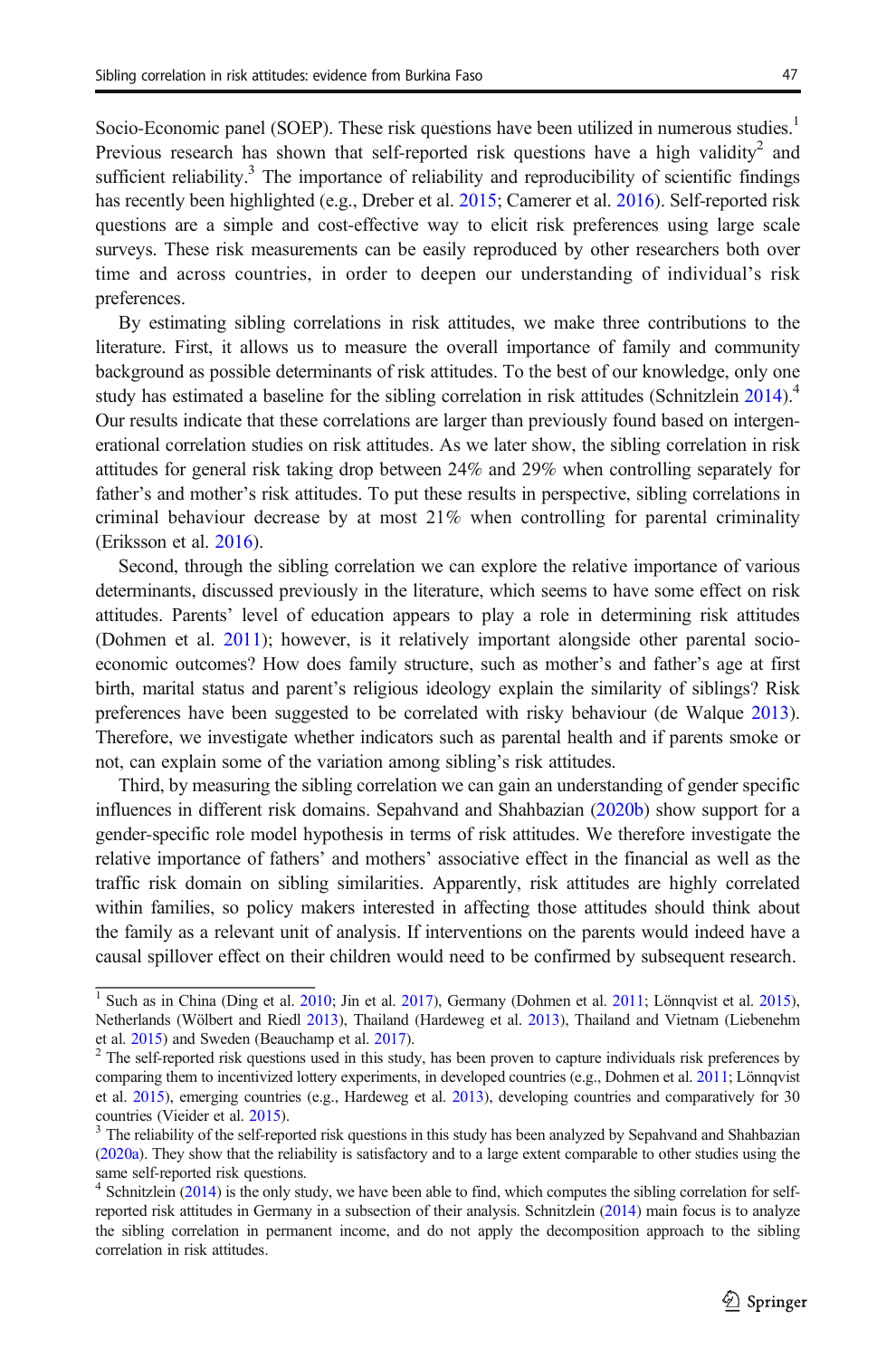We estimate sibling correlations of risk attitudes by using a nationally representative multipurpose Household Budget Survey (HBS) collected from all the 13 regions of Burkina Faso. The HBS was collected in 2014 from 10,800 households. All respondents aged 18 years and older in each household have provided answers to the risk questions, which are the outcome variables for our study. Our analytical sample consists of all adult siblings (at least two per household) who have provided answers to these risk questions and for whom we observe their mother's and father's characteristics.

## 2 Burkina Faso

Burkina Faso as a country of study is of particular interest as it is one of the most economically underdeveloped countries in the world. Thereby, its economic growth is conditioned on to what extent individuals can go from traditional sectors (such as agriculture) to more industrialized and technological ones. Burkina Faso is a landlocked country in West Africa, the agricultural sector constitutes around one third of its gross domestic product (GDP) and occupies around 80% of the working age population.<sup>5</sup> In terms of investments, Burkina Faso was ranked as the 111th investment destination in the world,<sup>6</sup> which makes investments in the country a risky choice. Due to the climate, most of the population of Burkina Faso are concentrated in the centre and south of the country, which is also why the northern regions are the poorest regions (INSD [2015a\)](#page-26-0). On average, there are approximately six children born per woman in Burkina Faso with a life expectancy estimated to be between 57 and 59 years old (INSD [2015b](#page-26-0)). The relatively large amount of births per women in relation to population projections for 2014 of almost 18 million inhabitants (INSD [2017](#page-26-0)) makes the country's population growth one of the highest in the world.

In sub-Saharan African countries, there is a great need for individuals to take risk in order to reach unforeseen opportunities, such as adopt new technologies or venture into new occupations. However, in many of these countries, such as Burkina Faso, the institutions are still underdeveloped and access to social services is scarce. The political climate is highly volatile and structural transformations are low in the Burkina Faso, resulting in constant pressure on the labour markets and infrastructure (e.g., Sepahvand [2019](#page-27-0)). In such harsh conditions of uncertainty about the imminent future, investments are impeded. Thus, risk-taking behaviour may be of particular importance to explain economic as well as social behaviour on the individual level in the country.

Further, there are inequalities in terms of who has access to scarce services in Burkina Faso. Those who need social services the most (the poor in rural areas) have the least access to it (INSD [2015a\)](#page-26-0). This has led to rapid urbanization. In addition, estimates show that around 50% of the population is under 20 years old (INSD [2015b\)](#page-26-0). Despite that, the educational sectors share of GDP has increased and overall poverty was around 40% in 2014 (INSD [2015a](#page-26-0)), the age demographic trend together with the large share of urbanization will increase the competition for urban jobs, which creates challenges for the institutions to create more opportunities in the urban non-agricultural occupational sector. As the formal financial services and social security are scarce or underdeveloped in Burkina Faso, the family, as an institution, becomes an important arena for shaping individuals risk taking, in particular the transmission from

 $^5$  Ministry of Agriculture Burkina Faso, found at <http://agriculture-bf.info/> (2018-04-22).  $^6$  Euromoney Country Risk, <http://www.euromoneycountryrisk.com> (2018-03-10).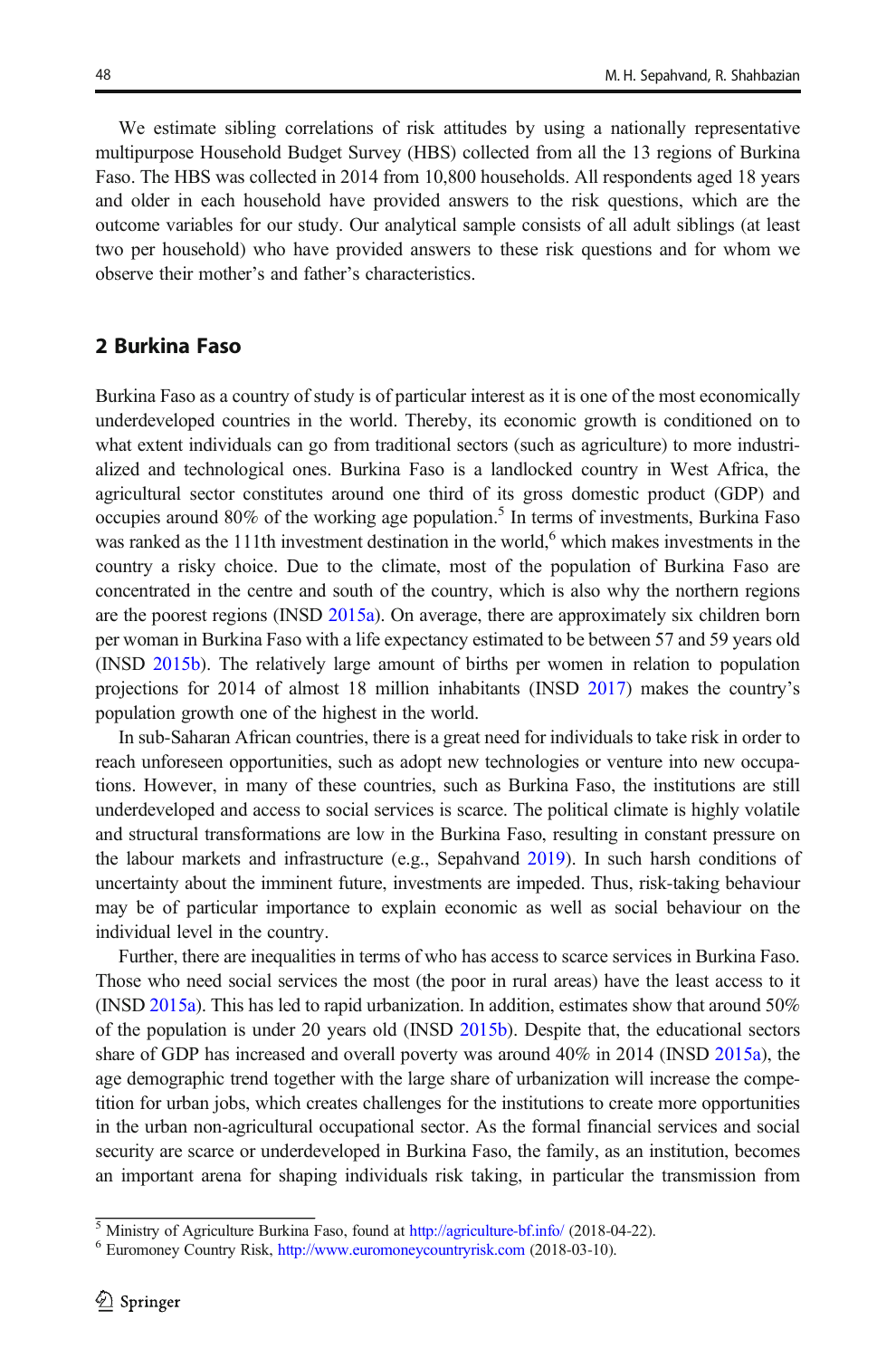parents to children, as children observe and pay attention to their surrounding and might imitate that behavior.

In sub-Saharan African countries, such as Burkina Faso, with strong gender norms, there are several elements that make it more likely that this transmission of risk attitudes within the family might be gendered. For instance, girls and boys reproduce the behavior the society (and/or their nearest environment) considers appropriate for their gender. Burkinabé children are more likely to imitate the risk attitudes of their parents if they are similar to one other, i.e. have the same sex (Sepahvand and Shahbazian [2020b\)](#page-27-0). The underlying factor is that, if children view their same-sex parent performing a distinct set of activities, they will be more likely to model their own behavior and attitudes after those exhibited by the parents. In Burkinabé families, men tend, to a larger extent, go on long trips (for migration and/or seasonal work) and work longer periods outside of the household. Women conduct more of the household work and work that is in close proximity of the household. They are also more likely to be involved in care labor (e.g., to prepare the meal, take care of the children, collect water). Therefore, both girls and boys are more likely to be exposed to traffic when accompanied by their fathers than mothers. When it comes to financial transactions, women usually manage the daily financial transactions, such as buying groceries at the market (most likely accompanied by the children).<sup>7</sup> Thus, predicting that fathers exert a relatively stronger influence in traffic on their daughters than they do in financial matters and mothers have a relatively stronger influence in financial matters on their sons than they do in traffic.

## 3 Data and analytical sample

Our study is based on a multipurpose Household Budget Survey (HBS).<sup>8</sup> The HBS is a faceto-face, nationally representative panel survey covering 900 enumeration areas (EA)<sup>9</sup> with 12 households per EA, i.e., 10,800 households spread across the 13 regions of Burkina Faso  $(INSD 2013).^{10}$  $(INSD 2013).^{10}$  $(INSD 2013).^{10}$ 

This study focuses on three different risk questions in the HBS that directly ask the respondent to assess his or her willingness to take risks in traffic, in financial matters and in

 $\frac{7}{7}$  Men manage larger but less-frequent financial transactions, such as buying a house or motorcycle.

<sup>&</sup>lt;sup>8</sup> The main purpose of the HBS is to evaluate whether Burkina Faso has achieved the UN millennium goals, which is why each household is interviewed in four rounds during 2014. The HBS was conducted as a government cooperation project between the National Institute of Statistics and Demography (INSD, Institut National de la Statistique et de la Démographie) of Burkina Faso and Statistics Sweden (SCB), which provided the technical assistance. The project was financed by the Swedish International Development Cooperation Agency (Sida, or in French: Agence suédoise de coopération internationale au développement, Asdi). One of the Authors was living in Burkina Faso, in charge of this bilateral technical aid project in statistics.

<sup>&</sup>lt;sup>9</sup> The enumeration area is a statistical defined geographical unit for sampling purpose. The selection of the EAs is a random selection, including both urban and rural areas. A two-stage stratified sampling technique is used. In the first stage, the EAs are drawn from a frame with a probability proportional to the number of households in the EA. The frame constitutes of 13,821 mapped EAs defined during the population census of 2006. Then a listing procedure is conducted in each drawn EA in order to update the number of households, i.e., the frame of the second stage. In the second stage, 12 households per EA are drawn with equal probability in each EA.

<sup>&</sup>lt;sup>10</sup> For more information on the data see Sepahvand [\(2019\)](#page-27-0).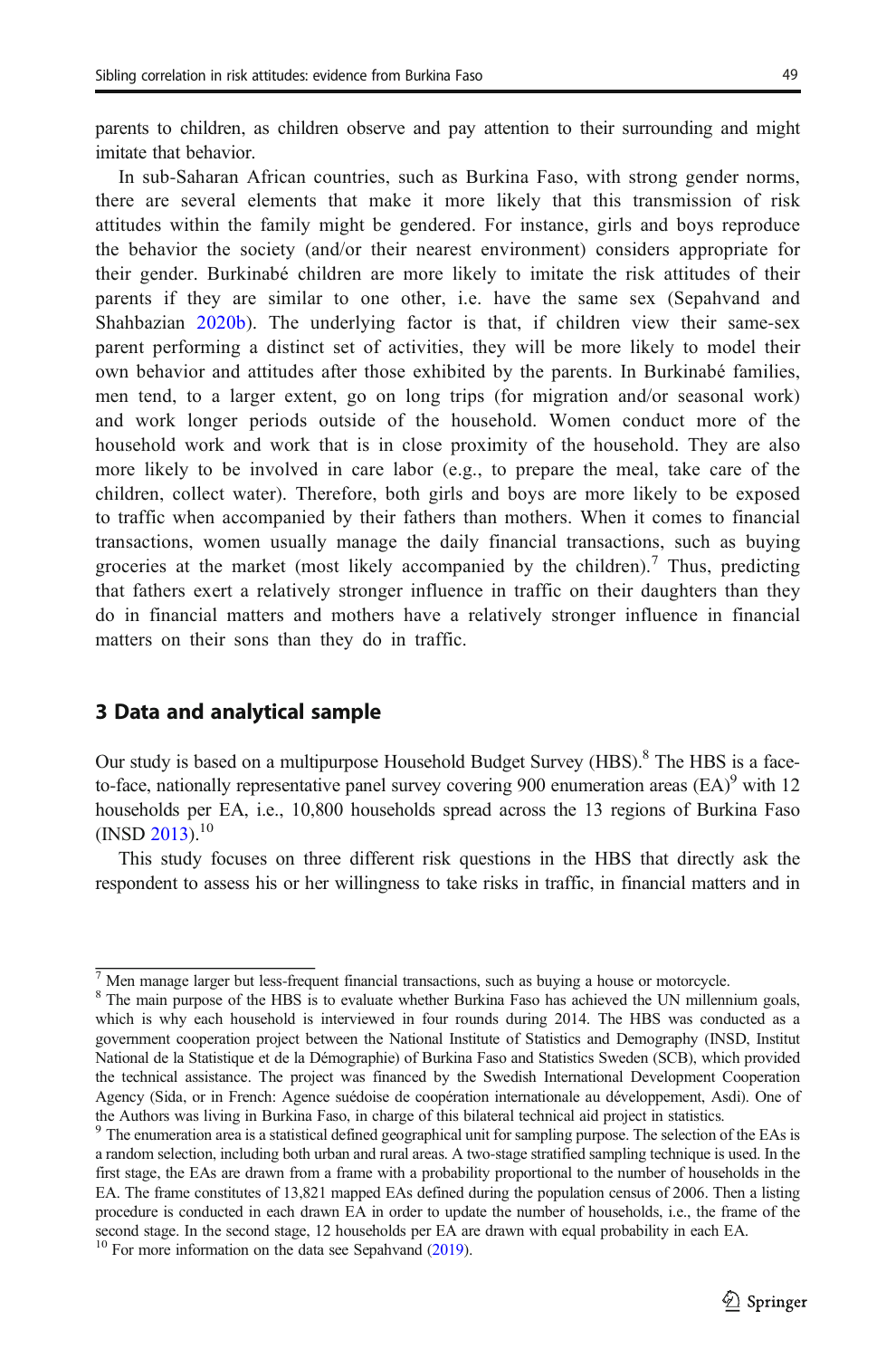general. These self-reported risk attitude questions were collected in the third (July–September) and fourth (October–December) rounds of 2014 as a separate module for all household members with the age of 18 years and older.<sup>11</sup> The overall household response rate was approximately 95% for the third and fourth round respectively, which gives us a low level of attrition. We have adopted the same self-reported risk questions as those from the German Socio-Economic Panel, which have been used extensively in previous studies, and have also been empirically validated through field experiments as being a fruitful way of eliciting a reliable measurement of risk preferences (Dohmen et al. [2011](#page-25-0); Hardeweg et al. [2013](#page-26-0); Vieider et al. [2015;](#page-27-0) Lönnqvist et al. [2015](#page-26-0); Beauchamp et al. [2017](#page-24-0)). The exact English wording of the questions is as follows: "How do you see yourself: Are you a person who is fully prepared to take risks or do you try to avoid taking risks? On a scale from 1 to 10, where  $1 = \text{not at all}$ willing to take risk and  $10 = \text{very willing to take risk. A. In traffic (driving a car, motorcycle,$ bike, etc.), B. In financial matters, C. In general?"

All respondents aged 18 years and older have answered all three risk questions. However, not all respondents answered at both time points. The number of responses in the 3rd round was 34,494, in 4th round were 33,066 and in both rounds by the same individuals is 31,677 for all three risk questions. In order to get a more reliable measurement of risk attitudes and decrease measurement error, the analysis in this study use the average of the two periods. However, all analysis was performed with responses separately for the 3rd and 4th round and the results are similar. $12$ 

Since we use a household survey, the siblings must live within the household. Therefore, there might be a suspicion that siblings who live in the household are a selective group. In a sub-Saharan African country such as Burkina Faso, a traditionally agricultural society with undeveloped public security mechanisms, it is common that the children who grow up in the household stay in the same household and take over the responsibility of the extended household (e.g., Cattell [1990;](#page-25-0) Peil [1995](#page-27-0); Canning et al. [2015\)](#page-25-0). It is not uncommon that the parents continue to live in the household, now as the child's responsibility. Usually those children that take over the responsibility of a household, including the parents' living conditions, are the sons. Thus, men within our data would not be a selective group. Women, due to the patriarchal norms that shape gender roles in a sub-Saharan African country such as Burkina Faso tend to leave the household that they grew up in after their marriage to live in their husband's household (e.g., Newman [1984\)](#page-27-0). Early marriage is a phenomenon that affects girls disproportionally compared to boys, the median age at marriage for women in sub-Saharan Africa is around 18 years old (Koski et al. [2017](#page-26-0)). Child marriage is also evident in Burkina Faso; almost  $10\%$  of first marriages occurs before age 15 years.<sup>13</sup> This is also indicated by Table [5](#page-21-0) in the Appendix, as we have a lower share of daughters in the sample. There could potentially be a selection issue with those daughters that we observe in our sample, i.e. for instance those that stay in the household have different risk aversion than those that leave or compared to other members of the household. We compare as sensitivity tests the mean value of risk attitudes for daughters and other female non-relatives in the same household. The average risk attitudes for daughters (female non-relatives) are 3.9 (4.0) for

<sup>&</sup>lt;sup>11</sup> The interviewers were instructed to ask all individual question separately and alone with the respondent, as there are other sensitive individual questions asked separately such as questions about sexual practices and domestic violence.<br><sup>12</sup> Results available upon request.

<sup>&</sup>lt;sup>13</sup> UNICEF report access at [https://www.unicef.org/media/files/Child\\_Marriage\\_Report\\_7\\_17\\_LR..pdf](https://www.unicef.org/media/files/Child_Marriage_Report_7_17_LR..pdf) (2018-12-15).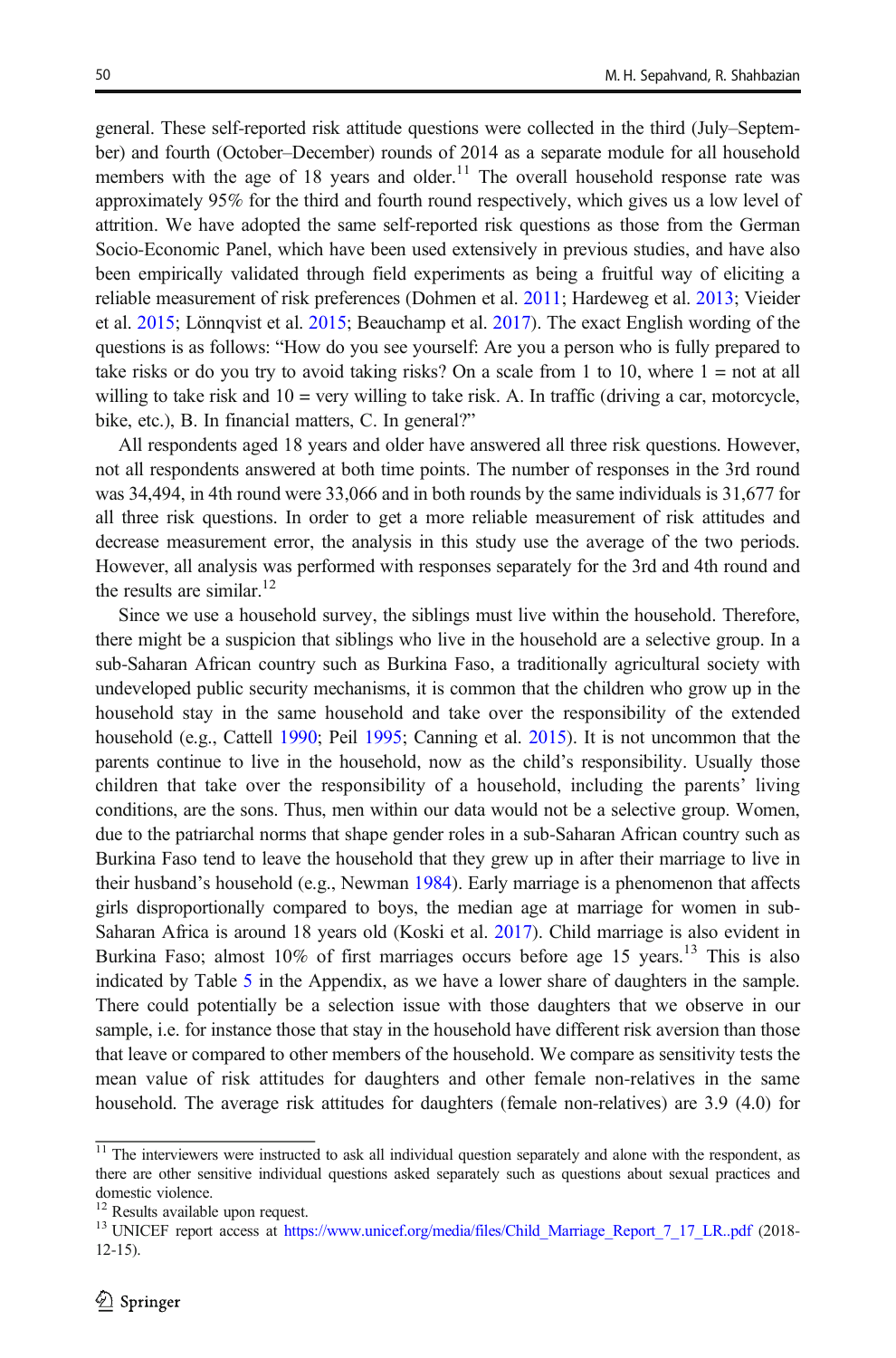risk taking in general, 3.4 (3.3) for risk taking in traffic and 4.3 (4.2) for risk in financial matters. As another sensitivity test we compare the mean value of women in our analytical sample to all other women that have answered our risk attitude questions. The difference between the analytical sample women (other women) is  $3.7$   $(3.6)$ ,  $2.9$   $(2.7)$  and  $4.3$   $(4.2)$  for risk taking in general, traffic and financial matters. We see the same pattern but with higher mean values when doing the same comparison for men. When comparing the mean value for risk attitudes of unmarried daughters and sons living in the same household, we get a correlation of 0.97. These tests give us an indication that the daughters in our sample are not a selective group.

#### 3.1 Descriptive statistics and variables

In order to be included in the analytical sample, respondents must be 18 years and older, and have at least one sibling in the household. It includes those siblings that are the children of the head of the household.<sup>14</sup> Our analytical sample consist of 1849 siblings. It includes those siblings where we observe both of their parents' risk attitudes in all three risk domains as well as provided information on their socio-economic status, family structure, health and residential zone in both survey rounds.

We now turn to a first descriptive look of our outcome and main explanatory variables, and then we turn our attention to a set of exploratory variables of different parental and household characteristics, as illustrated in Table [5](#page-21-0) in the Appendix that shows the descriptive statistics of siblings for our analytical sample (Sample 2), including subsamples of brothers and sisters.<sup>15</sup>

The age distribution in our analytical sample is overwhelming younger, 78% are between 18 and 29 years old. Our sample includes more male than female siblings. Turning the attention to the main explanatory variables, comparing mothers to fathers in our analytical sample, fathers seems to take on average more risk than mothers in all risk domains.

Our measures of parental socio-economic status include level of education, employment status, household consumption, access to a bank account and household size. We use mother's and father's level of education separately. Education level is given by four categories: Low, Primary, Secondary education and University.<sup>16</sup> The majority of parents have a low level of education, over 75%, whereas mothers are less educated than fathers. The consumption variable, include the household's overall consumption in  $FCFA<sup>17</sup>$  for the entire year (all the

 $\frac{14}{14}$  In addition, we also have access to those siblings that are the brother or sister of the head of the household, a so called older generations of siblings (included in Sample 3). One important distinction with this group of siblings is that we have limited information about their parents. The division between this group and or analytical sample that constitute a relatively younger generation of siblings allows us to calculate the sibling correlation for the whole age distribution in Burkina Faso, and also capture different mechanisms that play a role between siblings from a younger and older generation (i.e., different generations). For estimates of sibling correlations of younger and older generation, see Table [2](#page-14-0) in Sepahvand and Shahbazian [\(2018\)](#page-27-0). <sup>15</sup> Most previous research has shown that boys are more risk taking than girls (e.g., Cárdenas et al., 2012), and

women more risk averse than men (e.g., Donkers et al. [2001;](#page-25-0) Croson and Gneezy [2009](#page-25-0); Andersson et al. [2016](#page-24-0)). However, some literature do not find any difference between men and women (e.g., Harrison et al. [2005](#page-26-0); Fraser-Mackenzie et al. [2014](#page-26-0)) or criticizes the line of research that claim to have found gender differences in risk attitudes (Nelson [2016\)](#page-27-0). <sup>16</sup> In those instances where there is a missing value on father's or mother's level of education (which is more

common for the oldest respondents), we have coded them into the Low education category.

<sup>&</sup>lt;sup>17</sup> FCFA, franc CFA is the currency used in Burkina Faso and some other West and Central African countries. CFA stands for Communauté Financière Africaine. The exchange rate with the euro is fixed (1 euro = 655.957 XOF).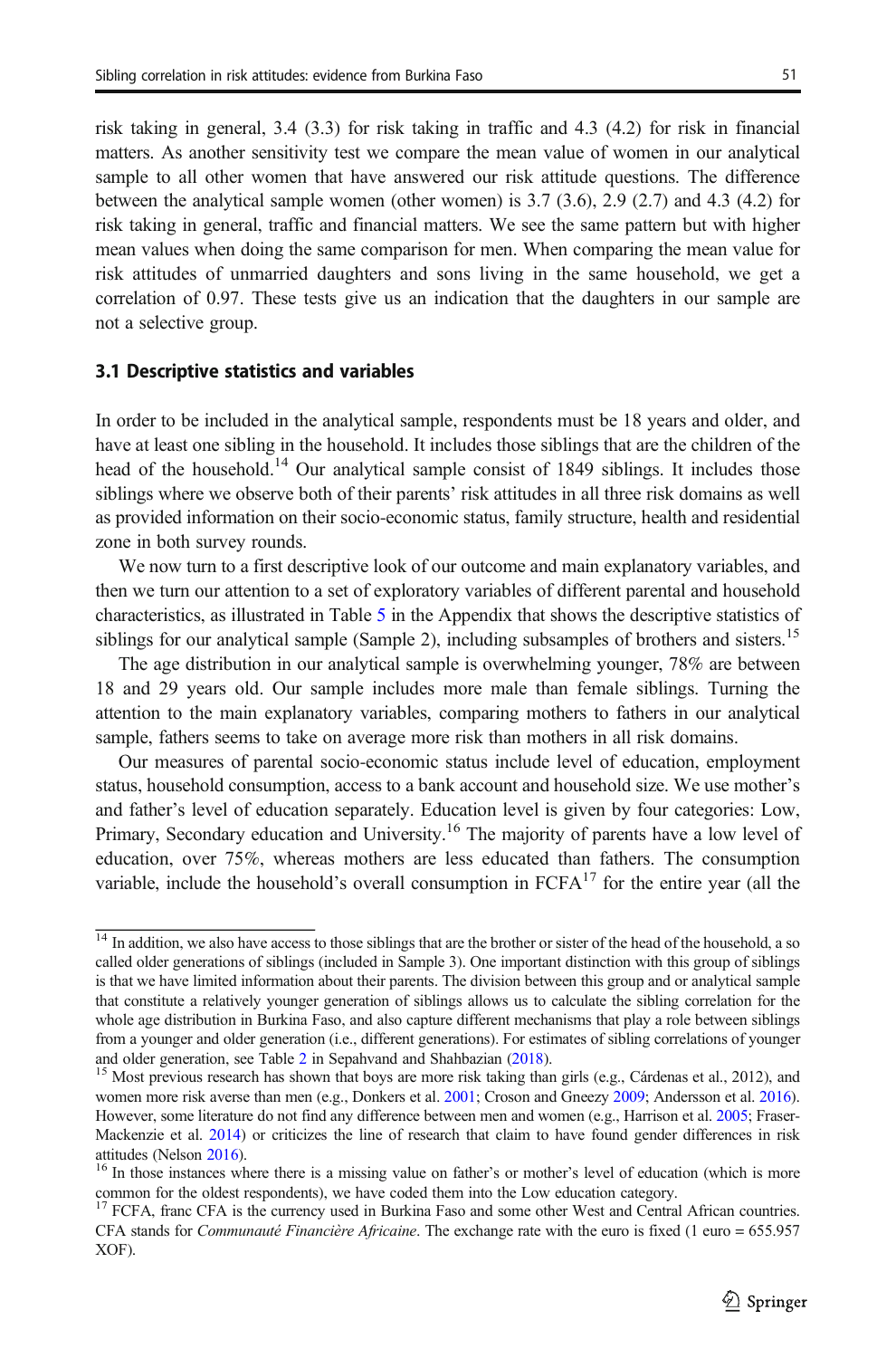<span id="page-7-0"></span>four rounds) of 2014, divided into food and non-food consumption. A variable is also included for if mothers and fathers have a bank account, there exists a larger fraction of mothers in our analytical sample with no bank account compared to fathers.

Another category of variables relates to family structure. These variables include mother's and father's age at first birth, both parents' religion and marital status. Mother's and father's age at first birth are treated as categorical variables: 13–19, 20–29, 30–39 and 40 years and older. The mother's and father's religion are categorical variables including the following categories: Catholic, Muslim, Protestant and Animism. The martial status variable includes four categories: if the mothers or fathers are single, married, divorced or widowed.

Our third category of exploratory variables is related to parents' health, which includes an indicator whether the mother or father have been sick during the past 15 days. There is also information on parents' smoking habits, if they smoke or not.

Our indicator variables indicating residential zone, include measures of whether siblings live in an urban or a rural area. In a country such as Burkina Faso there are differences between rural and urban areas. For instance, common family, school and neighbourhood effects shared by the siblings could differ in an urban setting which might have less strong gender norms compared to a rural setting, affecting the strength of socialization within the family.

## 4 Empirical methodology

In order to calculate the sibling correlation in risk attitudes,  $\rho$ , estimates of the within-family variation,  $\sigma_b^2$ , and the between-family variation,  $\sigma_a^2$ , is needed to be estimated. We follow the same procedure as previous research (e.g., Björklund et al. [2010;](#page-25-0) Lindquist et al. [2016\)](#page-26-0), and estimate this variation by using a mixed-effects model. We have modified it so that to measure the sibling correlation for risk attitudes.<sup>18</sup>

#### 4.1 Sibling correlation

We start by having a measure for our outcome variable risk attitude, denoted by  $r_{ij}$ , for sibling j in family i. The risk attitudes are then modelled as follows:

$$
r_{ij} = \mathbf{X}_{ij}^{\mathrm{T}} \boldsymbol{\beta} + \varepsilon_{ij},\tag{1}
$$

where the vector,  $X_{ij}^T$ , include gender and age dummies and other control variables that we will come to later on below. These dummies are treated as fixed effects. The residual term,  $\varepsilon_{ii}$ , is an individual-specific component representing an individual's position in the overall distribution of risk taking, whose population variance is given by  $\sigma_{\varepsilon}^2$ . The residual,  $\varepsilon_{ij}$ , is decomposed as  $follows<sup>19</sup>$ 

$$
\varepsilon_{ij} = a_i + b_{ij}.\tag{2}
$$

<sup>&</sup>lt;sup>18</sup> The distributional assumptions of mixed effects model do make sense for our outcome variable, as our risk variable measure an (assumable) continuous underlying variable. In our case, we asked respondents to self-assess their risk attitudes on a scale from 1 to 10. However, risk attitudes may be considered continuous in nature.

<sup>&</sup>lt;sup>19</sup> The  $\varepsilon_{ij}$  assumed to consist of two linearly additive and independent variance components (Solon [1999](#page-27-0)).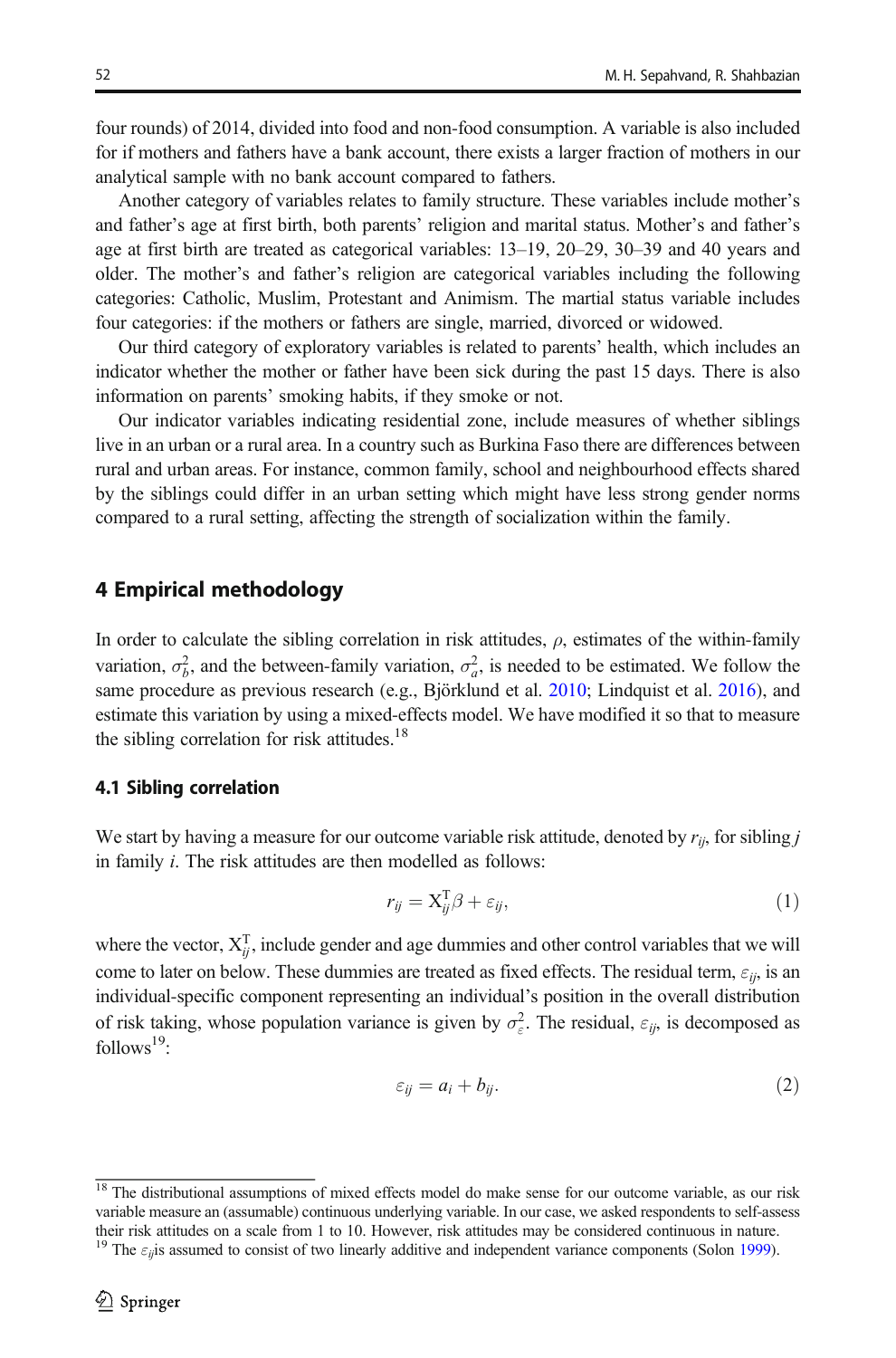<span id="page-8-0"></span>The terms on the right hand side of Eq. [\(2\)](#page-7-0) are treated as random effects;  $a_i$  is a permanent component shared by all siblings in family i, what makes siblings similar, and  $b_{ii}$  is a permanent component unique to sibling  $j$  in family  $i$ . These terms are uncorrelated by construction with each other. This fact is important for us, as it allows us to divide the permanent component into a part that is perfectly shared by all siblings in the family  $(a_i)$ and a part that is perfectly uncorrelated and hence unique among siblings  $(b_{ii})$ . The variance of  $\varepsilon_{ii}$  is then

$$
\sigma_{\varepsilon}^2 = \sigma_a^2 + \sigma_b^2. \tag{3}
$$

The first term,  $\sigma_a^2$ , captures the variance in the permanent risk attitudes that is due to difference between families. The second term,  $\sigma_b^2$ , captures the variance in the permanent risk attitudes within families. These two components are then used to calculate the correlation in the permanent risk attitudes between siblings,  $\rho$ , which is the main focus of our analysis in this study.

$$
\rho = \frac{\sigma_a^2}{\sigma_a^2 + \sigma_b^2} \equiv \text{corr}\left(\varepsilon_{ij}, \varepsilon_{ij'}\right). \tag{4}
$$

Equation (4) shows the fraction of the overall variance of the permanent component that is due to shared family and community background. Or put differently, it makes it clear that the sibling correlation,  $\rho$ , is the share of the variance in children's risk attitudes that can be attributed to the common family background factors. It provides an estimate of the correlation in risk attitudes among the siblings in a randomly selected household from the population.

We can estimate the sibling correlation in risk attitudes,  $\rho$  of Eq. (4), by using estimates of the between-family variation,  $\sigma_a^2$ , and the individual within-family variation,  $\sigma_b^2$ . These can be obtained by estimating the following mixed-effects model:

$$
r_{ij} = \mathbf{X}_{ij}^{\mathrm{T}} \boldsymbol{\beta} + a_i + b_{ij}, \qquad (5)
$$

where gender and age dummies for siblings are included in  $X_{ij}^T$  as a baseline. We estimate Eq.  $(5)$  using Stata's *mixed* command.<sup>20</sup> The variance components are estimated using maximum likelihood. Thus, a nice feature of the mixed-effect model is that it directly produces standard errors of the variance components (allowing us to obtain  $\rho$ ).<sup>21</sup>

 $20$  We did also transform our outcome variable into a binary variable (e.g., high or low risk attitudes) and estimated Eq. (5) using Stata's melogit command following the same procedure as Lindquist et al. ([2016](#page-26-0)). This provided similar estimates of the sibling correlation as using the mixed command. Results available upon request.<br><sup>21</sup> As part of Stata's mixed command's start in the mixed command. Results available upon request.

As part of Stata's mixed command's standard output it is possible to get  $\rho$  with a 95% confidence interval, which does not suffer from small sample bias (Björklund et al. [2010\)](#page-25-0). A disadvantage of these mixed-effects models might be that they do not have closed-form solutions and rely on numerical optimization techniques. However, following the same procedure, as Lindquist et al. ([2016](#page-26-0)), we experiment with estimation commands using slightly different optimization procedures. For example, using the Stata gllamm command (Rabe-Hesketh et al. [2005\)](#page-27-0) gives similar estimates. Results available upon request.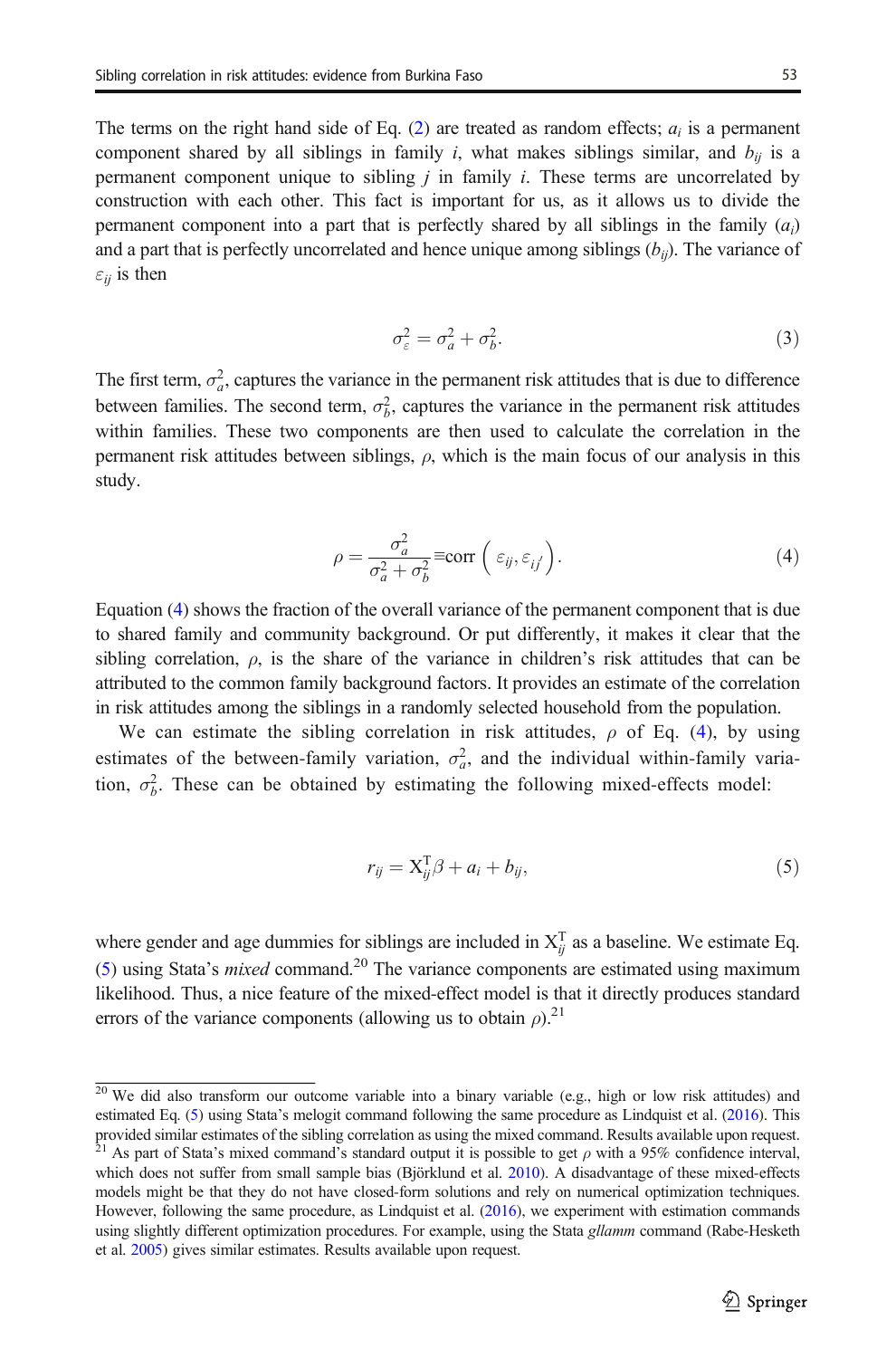A sibling correlation can therefore be viewed as the consequence of "common genes, common environment, or the influence of one brother on the other" Jencks et al. [\(1979:](#page-26-0)10). Thereby, it includes any social or genetic traits shared by siblings, such as parental resources, parental influence (for instance cultural and ethical inheritance or aspirations), genetics and experiences at place of worship (e.g., mosque or church), neighbourhood and school. Any genetic or social traits which are not shared by the siblings, would be captured by the individual component  $b_{ii}$ . If these nonshared factors are relatively more important than shared factors for risk attitudes, the variance of the family effect will be small relative to the variance of the individual effect. Thereby leading to the sibling correlation,  $\rho$  in Eq. [\(4\)](#page-8-0), being low. In the other case, the more important the effect that sibling do share are,  $a_i$ , the larger is the sibling correlation.

In order to explain some of the household-level variance in risk attitudes between siblings it is possible to incorporate household-level predictors into the model. For example, gender of the siblings, their age and level of education (their own and parents) may determine individual's risk attitudes in Burkina Faso. Therefore, we would be able to investigate how much of what the siblings share is captured by adding covariates to  $X_{ij}^T$  in Eq. ([1\)](#page-7-0), and examine if these characteristics generate any difference in sibling correlations. This would be done through creating different categories of variables from parental and household characteristics we expect to affect the sibling risk correlation. Thereby, we would be able to detect what variables that appears to play a role in determining risk attitudes through  $a_i$ , meaning how much of the sibling similarities in risk attitudes they account for. As baseline, our sibling correlations include controls for the age and gender of the sibling. This decomposition approach has been used by the previous literature examining what could determine sibling similarities in various outcomes such as income (e.g., Björklund et al. [2010](#page-25-0)), cognitive and non-cognitive skills (e.g., Anger and Schnitzlein [2017\)](#page-24-0), earnings and wages (e.g., Mazumder [2008](#page-26-0)) and criminal behaviour (e.g., Hederos Eriksson et al. [2016](#page-26-0)), it has not been used to descriptively investigate the determinants of sibling similarities in risk attitudes. To illustrate our decomposition approach, consider for instance the inclusion of mother's and father's risk attitudes in  $X_{ij}^T$ . These two additional variables should reduce the residual variation in sibling's risk attitudes and produce a lower estimate of the between-family variation,  $\sigma_a^2$ <sup>\*</sup>, than the estimate produced at baseline without adding these two controls,  $\sigma_a^2$ . We can interpret the difference between these two estimates,  $\sigma_a^2 - \sigma_a^2$ , as an upper bound on the amount of variance in the family component that can be explained by parent's risk attitudes. It is considered an upper bound as it includes other mechanism/factors influencing children's risk attitudes that are correlated with parent's risk attitudes, such as gender, education, religion, health, residential zone. This decomposition approach will also produce a new sibling correlation,  $\rho^*$ . Since there exist a strong intergenerational transmission of risk attitudes in Burkina Faso (Sepahvand and Shahbazian [2020b](#page-27-0)), we expect this new sibling correlation to be much lower than then one obtained at baseline,  $\rho$ . As this is the first study examining sibling similarities in risk attitudes, the degree to which a control variable lowers the sibling correlation after being included provides a metric for judging its importance in explaining sibling similarities. However, this does not allow us to make a causal interpretation.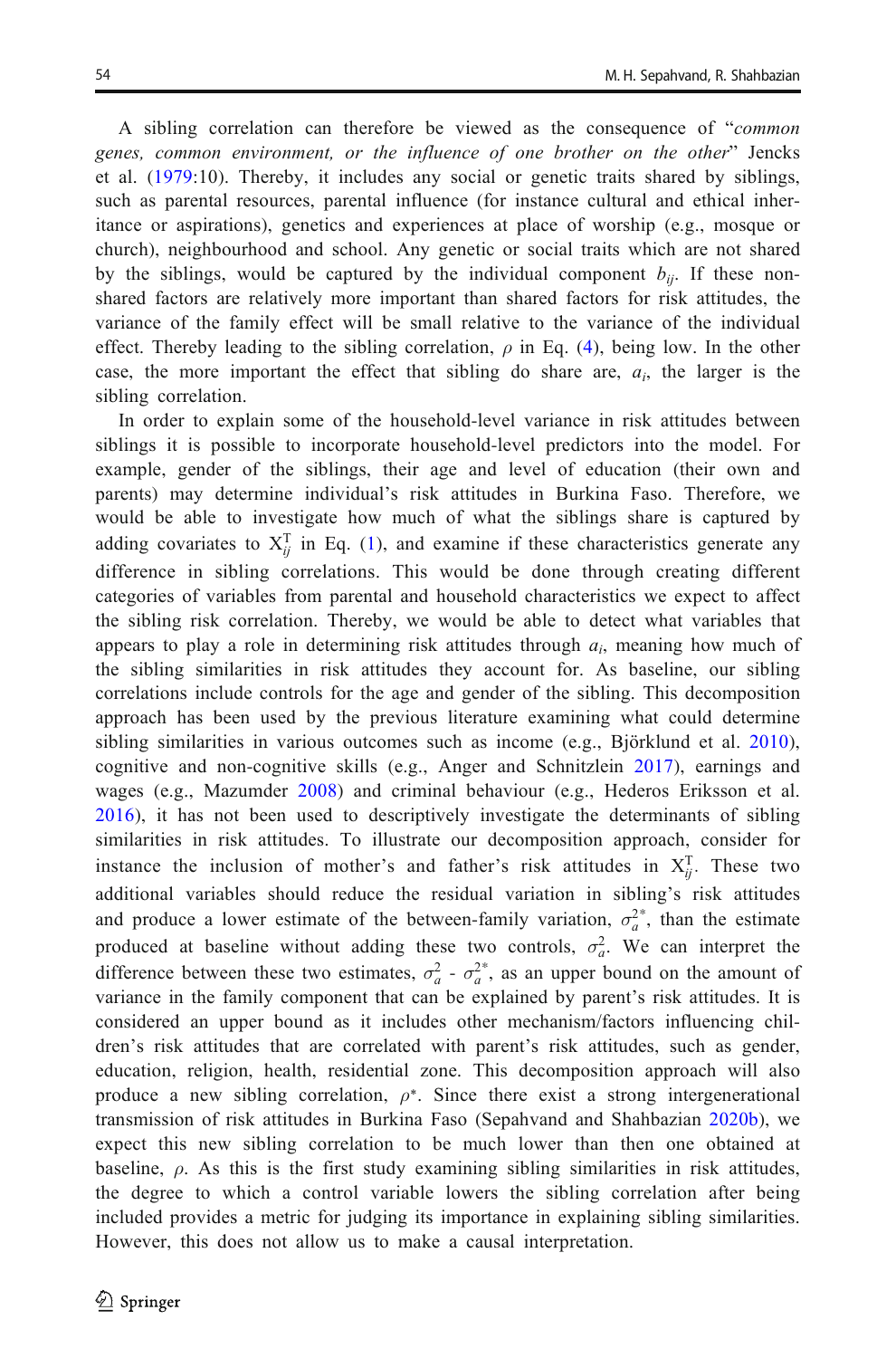#### <span id="page-10-0"></span>4.2 Comparison to the intergenerational transmission of risk

In order to show the relationship between intergenerational transmission, which we will call  $\beta$ , and the sibling correlation in risk attitudes,  $\rho$ , we need to extend our modelling framework in section 4 above.<sup>22</sup> The family component in Eq. ([2\)](#page-7-0) can be decomposed into one part due to parental risk attitudes  $r_i$  and one part due to other factors which are uncorrelated with parental risk attitudes,  $z_i$ :

$$
a_i = \beta r_i + z_i. \tag{6}
$$

Substitution into Eq. [\(1\)](#page-7-0) gives

$$
r_{ij} = \mathbf{X}_{ij}^{\mathrm{T}} \delta + \beta r_i + \varepsilon_{ij},\tag{7}
$$

where the residual,  $\varepsilon_{ii}$ , is decomposed as follows:

$$
\varepsilon_{ij} = z_i + b_{ij}.\tag{8}
$$

Equation (7) is the intergenerational regression of child risk on parental risk. Taking variance on both sides of Eq. (6) and dividing by total variance in risk,  $\sigma_r^2$ , gives.

$$
\frac{\sigma_a^2}{\sigma_r^2} = \beta^2 + \frac{\sigma_z^2}{\sigma_r^2}.
$$
\n(9)

The left-hand side of Eq. (9) is identical to the sibling correlation as defined in Eq. ([4](#page-8-0)). Equation (9) shows that the sibling correlation is proportional to the squared intergenerational coefficient in risk attitudes. Equation (9) also shows that the sibling correlation captures additional family background factors that are not capture by intergenerational correlation. Thus, Eq. (9) makes it clear that sibling correlation is a broader measure because it captures the effects of parental risk attitudes and also other common family and neighbourhood factors shared by the children, but not correlated with parental risk attitudes. This is empirically shown by previous research. Mazumder [\(2008\)](#page-26-0) and Björklund et al. ([2010](#page-25-0)) indicate in the context of income mobility that more than half of the family backgrounds and community effects that siblings share do not correlate with their parents' income. Further, Emran and Shilpi [\(2015\)](#page-26-0) show that the proportion of sibling correlation in educational attainment explained by intergenerational correlation is around 50 to 55%.

#### 5 Empirical result

In this section, we investigate the sibling correlation for risk taking. To do this, we start by examining what the baseline estimates are and then continue with how parental and other household characteristics explain the variation in sibling correlations. We also examine sibling correlations for brothers and sisters, and compare our results with previous research on intergenerational correlation in risk attitudes.

 $22$  Follow the same procedure as previous research (e.g. Solon [1999](#page-27-0); Adermon and Gunnarsson [2017](#page-24-0); Lindquist et al. [2016\)](#page-26-0).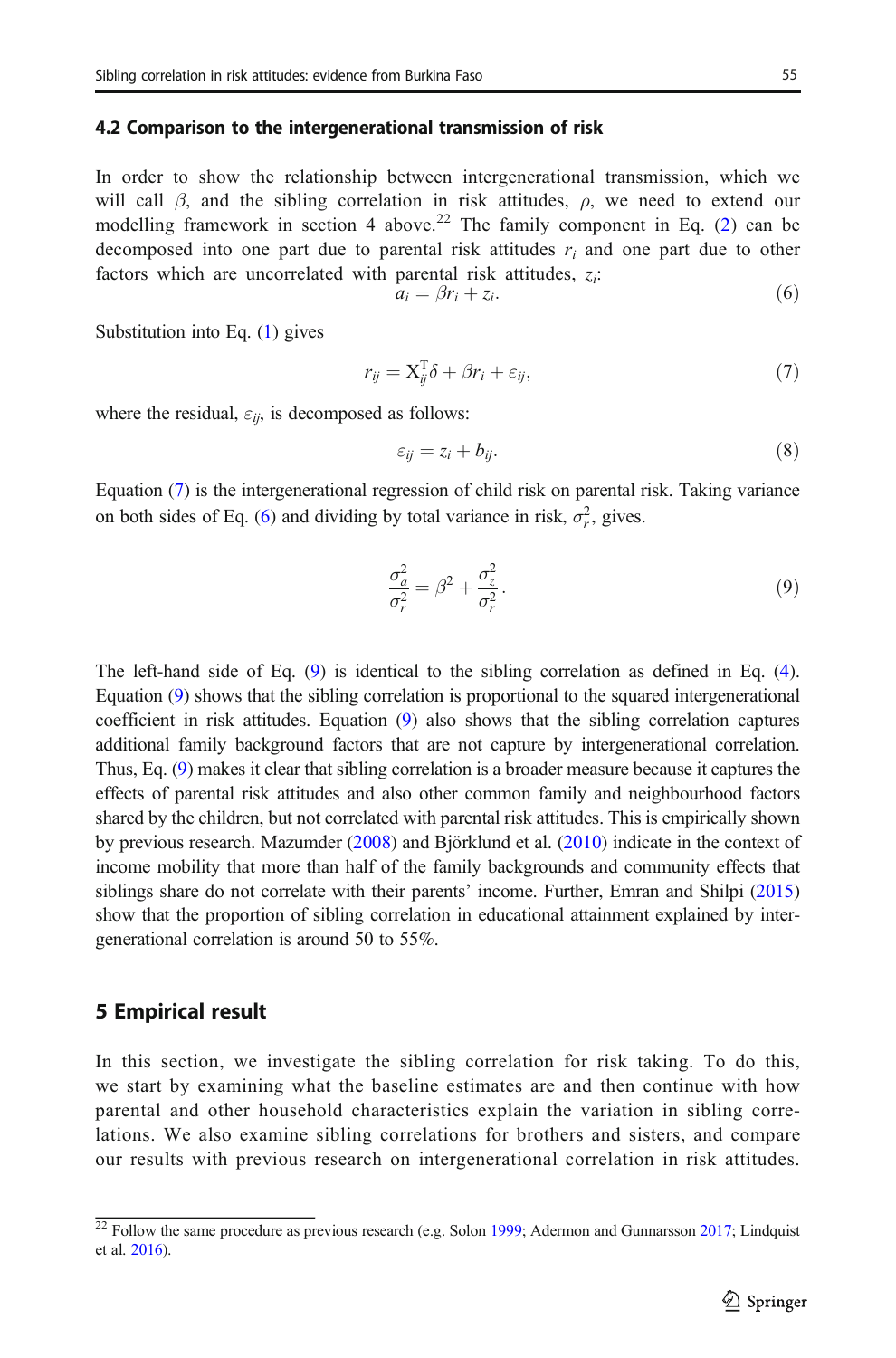#### 5.1 Results for parents' risk attitudes

What is it that makes the risk attitudes of siblings so similar? Previous research finds empirical support for an intergenerational correlation of risk attitudes in Burkina Faso (Sepahvand and Shahbazian [2020b](#page-27-0)), hence we expect parents risk attitudes to explain the variation in sibling risk correlation. In Table [1](#page-12-0) panel B-D we estimate this for the siblings, and by including mother's, father's and both parents' risk attitudes as controls to our baseline correlation estimation method.<sup>23</sup>

When controlling for both parents' risk attitudes, the sibling correlation for risk taking in general drops by 32% from 0.76 to 0.52. This indicates that parents' risk attitudes have a strong associative relationship on the sibling correlation. When including mother's and father's risk attitudes in general separately, we detect a drop in the estimated sibling risk correlations by 29% from mothers and 24% from fathers.<sup>24</sup> This provides an initial indication that there might be some heterogeneity in terms of gender. Moreover, these magnitudes of the importance of parents' risk attitudes echo those that would be expected from previous estimates of sibling correlations in income, education and crime for Sweden and Denmark. Björklund et al. [\(2010\)](#page-25-0) found an 18% reduction in the sibling correlation in income after controlling for father's occupation. Bredtmann and Smith [\(2016\)](#page-25-0) show that controlling separately for mother's (father's) occupation decreases the sibling correlation in completing upper secondary education by 23% (21%). Hederos Eriksson et al. ([2016](#page-26-0)) study the different factors that could potentially explain why siblings are similar in terms of their criminal behaviour. Their results imply that sibling associations in criminal behaviour decrease by at most 21% when controlling for parental criminality.

Traffic is a more male-dominated domain, while financial matters is a more femaledominated domain in Burkina Faso.<sup>25</sup> The strong association detected from mother's risk taking on the sibling correlation in general risk attitudes is reversed for sibling risk correlation in traffic. Instead, in the risk domain of traffic, the father's risk attitudes accounts for a larger percentage drop than mothers: 24% from fathers compared to 20% from mothers. However, in the more female-dominated risk domain (i.e., risk in financial matters), mothers seem to

 $\frac{23}{23}$  We use standardized version of the risk measures in all the tables, in order to have a transparent comparison of coefficients with future studies. The standardization is conducted separately of the child's, the mother's and the father's risk attitudes, for the sample where the child and both parents have answered all risk questions in both survey rounds. Our results do not include any singletons or polygamous households. Further, our analytical sample only includes those siblings where we observe their parents' risk attitudes in all three risk domains as well as their socio-economic status, family structure, health and residential zone. For baseline estimates of sibling correlations in risk attitudes for samples with siblings without parents (Sample 3, but also Sample 1) see Table [2](#page-14-0)

in Sepahvand and Shahbazian [\(2018](#page-27-0)). <sup>24</sup> Sibling risk correlation in general drops with 29% to 0.54 when controlling separately for mother's risk attitudes. This drop is more compared to when controlling separately for father's risk attitude, which drops the

sibling risk correlation in general by 24% to 0.58.<br><sup>25</sup> Men tend to larger extend go on long trips (for migration and/or seasonal work) and work longer periods outside of the household. Women conduct more of the household work and work which is in close proximity of the household. They are also more likely to stay home when it is dark outside (to prepare the meal, take care of the children etc.) and if they go out they tend to not do it alone. Therefore, both girls and boys are more likely to be exposed to traffic when accompanied with their fathers than mothers. When it comes to financial transactions the opposite applies. For instance women are usually in charge of the daily financial transactions, such as buying groceries at the market (most likely accompanied by the children). Men are more in charge of larger but less frequent financial transactions, such as buying a house and motorcycle. Thereby, predicting that fathers exert a relatively stronger influence in traffic on their daughters than they do in financial matters, and mothers exert a relatively stronger influence in financial matters on their sons than they do in traffic.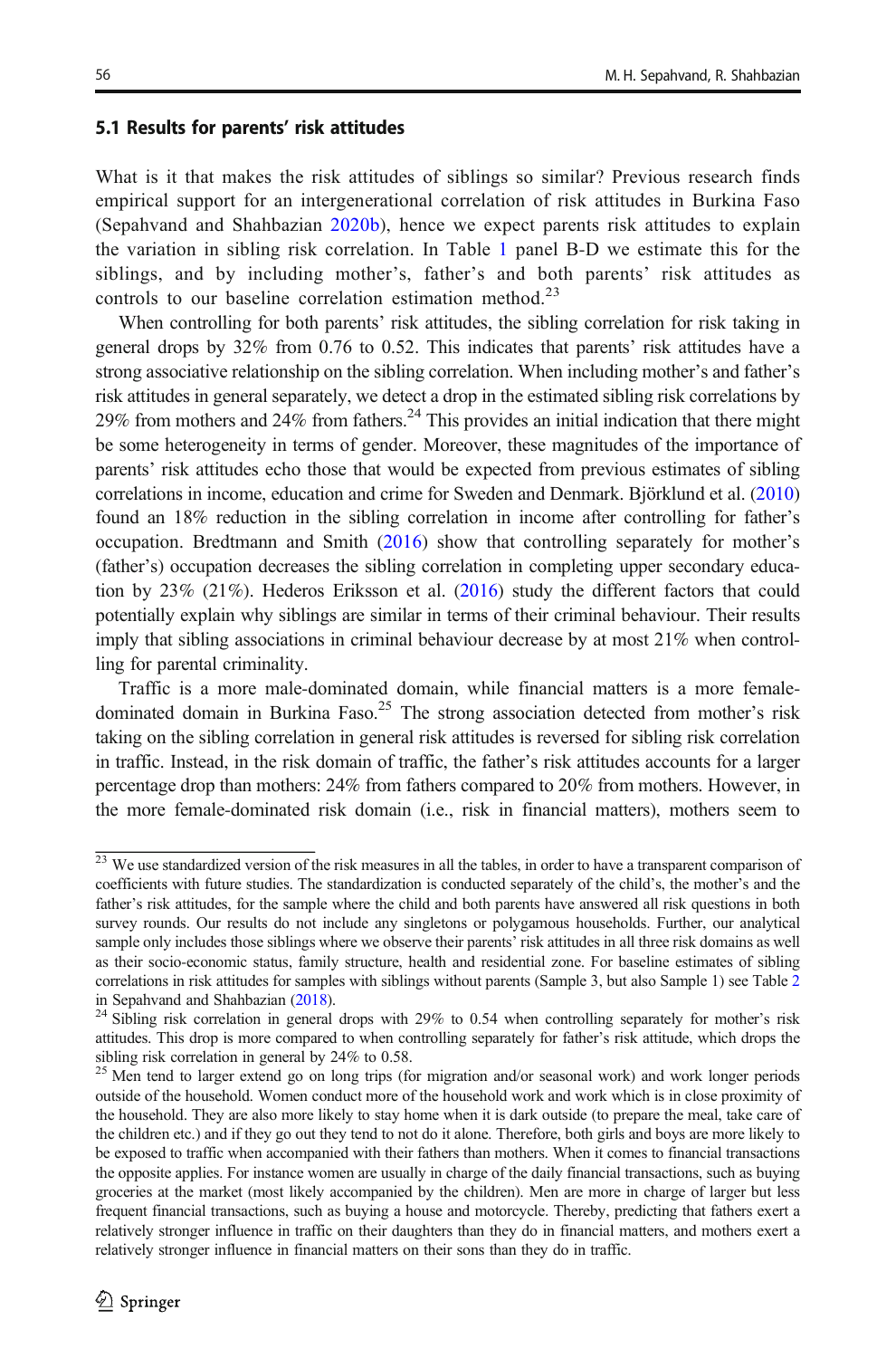|                                              | Traffic |        |     | Financial |        |     | General |        |      |
|----------------------------------------------|---------|--------|-----|-----------|--------|-----|---------|--------|------|
| Panel A. Baseline estimates.                 |         |        |     |           |        |     |         |        |      |
| Sibling corr.                                |         | 0.72   |     |           | 0.64   |     |         | 0.76   |      |
| s.e.                                         |         | (0,02) |     |           | (0,02) |     |         | (0.01) |      |
|                                              |         |        | %⊥  |           |        | %Į  |         | ↓      | $\%$ |
| Panel B. Mother's risk attitudes.            |         |        |     |           |        |     |         |        |      |
| Sibling corr.                                | 0.57    | 0.15   | 20% | 0.57      | 0.06   | 9%  | 0.54    | 0,22   | 29%  |
| s.e.                                         | (0,02)  |        |     | (0,02)    |        |     | (0,02)  |        |      |
| Panel C. Father's risk attitudes.            |         |        |     |           |        |     |         |        |      |
| Sibling corr.                                | 0.55    | 0.17   | 24% | 0.60      | 0.04   | 6%  | 0.58    | 0.18   | 24%  |
| s.e.                                         | (0.02)  |        |     | (0,02)    |        |     | (0,02)  |        |      |
| Panel D. Mother's & Father's risk attitudes. |         |        |     |           |        |     |         |        |      |
| Sibling corr.                                | 0,51    | 0,21   | 29% | 0.56      | 0.08   | 12% | 0.52    | 0,24   | 32%  |
| s.e.                                         | (0,03)  |        |     | (0,03)    |        |     | (0,03)  |        |      |

<span id="page-12-0"></span>Table 1 Baseline estimation for siblings, and controlling for mothers and fathers risk attitudes

Shows coefficient estimates for the sibling correlation in traffic, financial and general risk attitudes. The analytical sample ( $n = 1849$ ) uses the average risk attitude of the sibling between round 3 and 4 as the dependent variable. The sibling characteristics of gender and age are added to the vector  $X_{ij}^T$  in Eq. [\(5](#page-8-0)) for the baseline estimates (in all tables). The mother's and father's average risk attitudes between the 3rd and 4th round are included separately and jointly as the main explanatory variables. ↓ gives the absolute decrease in the sibling correlation. %↓ gives the percentage decrease. Standard errors in parentheses are clustered at the household level. The mean difference between mother's and father's risk attitudes is statistically significantly different to zero

explain more of the variation in sibling correlations than fathers, as the siblings risk correlation in financial matters drops by 9% from including mother's risk attitudes, compared to only 6% from father's risk attitudes.

#### 5.2 Results for brothers and sisters

Previous research has given support to the gender-specific role model hypothesis in terms of risk attitudes: since there are strong gender roles in Burkina Faso, the transmission of attitudes from mothers have a stronger associative effect on their child in the female dominated domain, and for fathers the effect is reverse (Sepahvand and Shahbazian [2020b](#page-27-0)). Therefore, we will investigate if sibling risk correlation depends on the siblings' gender,<sup>26</sup> and the gender of the parents.

Table [2](#page-14-0) shows the risk correlation for brothers and sisters. Looking at our baseline estimates of sibling risk correlation in panel A, the difference between brother and sister correlations are different across risk domains. Sisters have a higher correlation in risk than brothers across all the three risk domains. Our estimate for brothers' and sisters' correlation of risk attitudes in general is higher than previous estimates for Germany (Schnitzlein [2014](#page-27-0)), which is the only previous estimate we have found for comparing our baseline of the sibling correlation in risk attitudes.<sup>27</sup>

 $26$  There is a well-established literature looking at brothers and sisters correlation within various outcomes, such as earnings (e.g., Björklund et al. [2002](#page-25-0); Conley and Glauber [2008](#page-25-0)), income (e.g., Björklund et al. [2009](#page-25-0); Jäntti and Jenkins [2015](#page-26-0)), education (e.g., Benin and Johnson [1984;](#page-24-0); Holmlund [2005\)](#page-26-0) and cognitive and non-cognitive skills (e.g., Anger and Schnitzlein [2017\)](#page-24-0).<br><sup>27</sup> We have also investigated the sibling correlation for mixed brother-sister pairs. Our results indicate that the

correlation in risk attitudes for traffic, financial matters and in general between mixed sibling pairs is smaller than same gender sibling pairs. This in line with previous research comparing the sibling correlation for mixed- and same gender pairs within various outcomes such as years of schooling (e.g., Björklund and Jäntti [2020\)](#page-25-0). Results available upon request.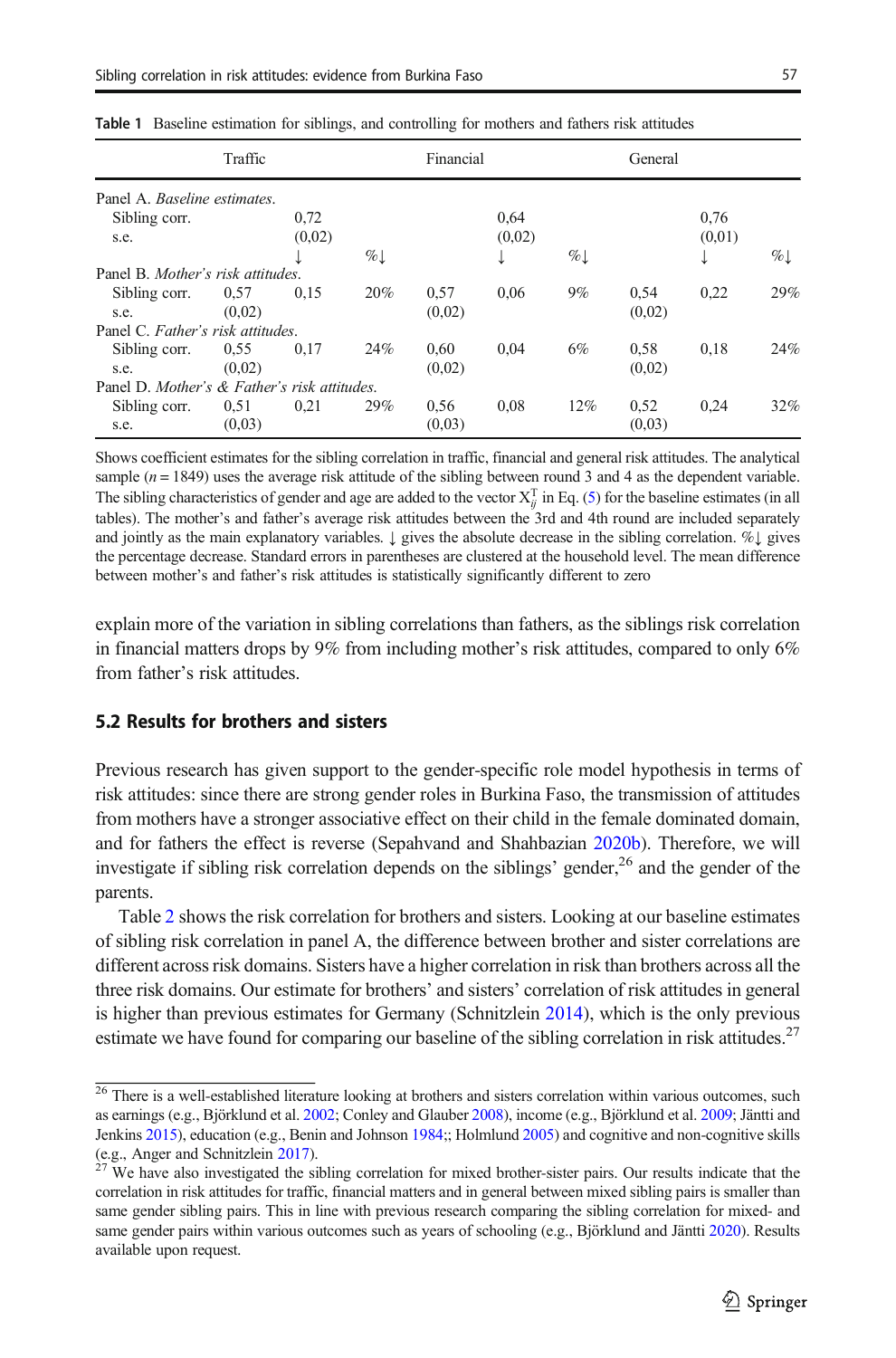Schnitzlein ([2014\)](#page-27-0), applying the same measure of self-reported risk taking as our measure, estimate brothers' correlation to 0.40 and sisters' correlation in risk attitudes to 0.36. The fact that there is a higher correlation in risk attitudes within the family in Burkina Faso than Germany has also been found in previous studies. Sepahvand and Shahbazian ([2020b\)](#page-27-0) focusing on intergenerational transmission of risk attitudes show that the estimates for Burkina Faso are higher compared to those found by Dohmen et al. ([2012\)](#page-25-0) for Germany, using the same risk measurements.

For risk taking in general, Table [2](#page-14-0) panel B and C shows descriptive evidence that mothers have a stronger effect on sisters and fathers have a stronger effect on brothers' correlation. Moreover, Table [2](#page-14-0) panel B and C shows strong gender heterogeneity within the risk domains of financial matters and traffic. We see that when controlling only for mother's risk attitudes in the female dominated risk domain (i.e., financial matters), the drop in the sisters' correlation in risk attitudes is higher compared to when controlling only for father's risk attitudes. The drop in the brothers' correlation in financial risk taking is similar when controlling only for mothers (4%) or fathers (3%).

In the male dominated risk domain of traffic, brothers' correlation in risk drops by 16% when controlling for fathers compared to 11% when controlling for mothers. Indicating that fathers seems to have a stronger effect on sons' risk taking compared to mothers. But interestingly, mothers seem to explain more of the variation for sisters' correlation in traffic than fathers, as sisters' correlation drops by 23% when controlling only for mothers compared to a drop of 17% when including only fathers.

It should be noted that the effect of fathers on sisters seems to still be relatively high, and the father's effect for both brothers and sisters is quite similar. Overall, these descriptive findings could give additional support to the gender-specific role model hypotheses in terms of risk attitudes within the family.

#### 5.3 Results for parental & household characteristics

To further investigate what other parental and household characteristics that appears to play a role for sibling similarities in risk attitudes, we include three broad categories with indicators alongside parental risk attitudes one at a time and simultaneously as controls. These are socioeconomic status, family structure and parental health indicators.

Table [3](#page-15-0) shows that the sibling correlation drops the most when controlling for parents' risk attitudes, with 29% for traffic, 12% for financial and 32% for general. It can also be noted that none of the three other broad categories of indicators has a strong association with risk attitudes<sup>28</sup>

## 5.4 Results for urban/rural

As many sub-Saharan African countries are facing large urbanization, with urban areas soon constituting most of the society, we are interested in exploring if there are any differences in

<sup>&</sup>lt;sup>28</sup> We have also investigated neighborhood correlations with this data set. The results are consistent with the theory of transmission of attitudes that a channel of transmission of attitudes exists from the neighborhood (defined as EA:s) on the child's risk attitudes. However, in line with previous research it does not affect the transmission of attitudes between parents and children. Therefore, we did not include these neighborhood estimates in this paper, but they are available in Sepahvand and Shahbazian ([2020b](#page-27-0)) Table [5.](#page-21-0)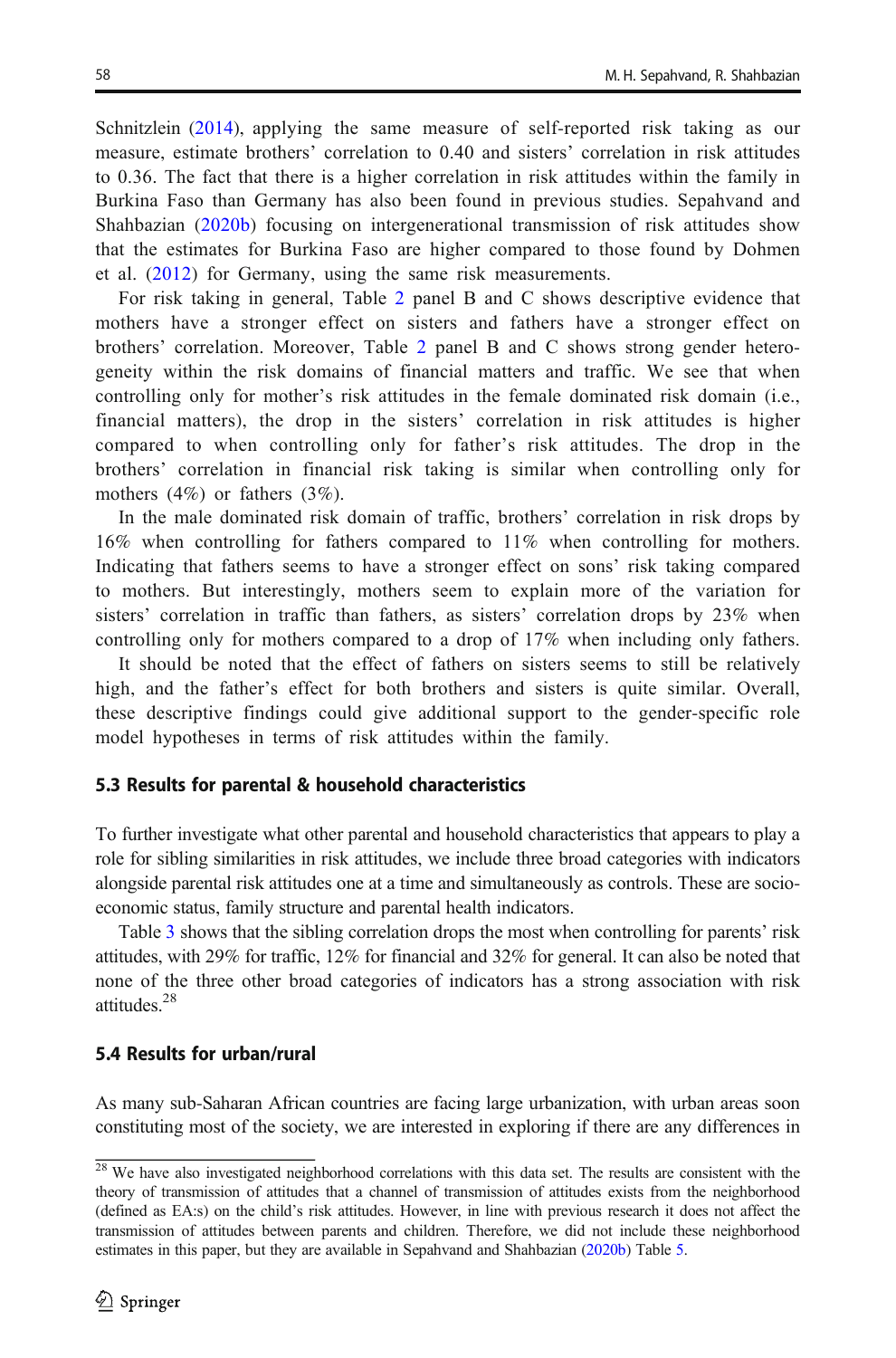| ٧ |
|---|
|   |
|   |

| <br> <br>                       |  |
|---------------------------------|--|
| معطاتهم والمحمد                 |  |
|                                 |  |
|                                 |  |
| ۱                               |  |
|                                 |  |
|                                 |  |
| tato certa                      |  |
|                                 |  |
| Country Care<br>i<br>S          |  |
|                                 |  |
|                                 |  |
| ֧֚֚֚֚֚֚֚֚֚֚֚֚֚֚֚֚֡֡֡֡֡֡֡֡֡֡֡֡֬֝ |  |
| ֕                               |  |
|                                 |  |

<span id="page-14-0"></span>

|                                                                                          | Traffic         |      |          |                                                                                                                                                                                                                                                                                                                               |      |      | Financial       |      |    |                |      |     | Genera          |      |     |                    |      |      |
|------------------------------------------------------------------------------------------|-----------------|------|----------|-------------------------------------------------------------------------------------------------------------------------------------------------------------------------------------------------------------------------------------------------------------------------------------------------------------------------------|------|------|-----------------|------|----|----------------|------|-----|-----------------|------|-----|--------------------|------|------|
|                                                                                          | <b>Brothers</b> |      |          | Sisters                                                                                                                                                                                                                                                                                                                       |      |      | <b>Brothers</b> |      |    | Sisters        |      |     | <b>Brothers</b> |      |     | Sisters            |      |      |
| Panel A. Baseline estimates.<br>Sibling corr. 0,78<br>s.e.                               | (0,02)          |      |          | (0,02)<br>0,81                                                                                                                                                                                                                                                                                                                |      |      | (0,02)<br>0,69  |      |    | (0,03)<br>0,74 |      |     | (0, 01)<br>0,80 |      |     | (0,02)<br>0,83     |      |      |
|                                                                                          |                 |      | o% ↓     |                                                                                                                                                                                                                                                                                                                               |      | Te T |                 |      | E) |                |      | %J  |                 |      | ok) |                    |      | $\%$ |
| Panel B. Mother's risk attitudes.                                                        |                 |      |          |                                                                                                                                                                                                                                                                                                                               |      |      |                 |      |    |                |      |     |                 |      |     |                    |      |      |
| Sibling corr. 0,69                                                                       |                 | 0,09 | $11\%$   | 0,62                                                                                                                                                                                                                                                                                                                          | 0,19 | 23%  | 0,66            | 0,03 | 4% | 0,62           | 0,11 | 15% | 0,67            | 0,13 | 16% | 0,56               | 0,27 | 33%  |
| s.e.                                                                                     | (0,02)          |      |          | (0,04)                                                                                                                                                                                                                                                                                                                        |      |      | (0,03)          |      |    | (0,04)         |      |     | (0,02)          |      |     | (0,05)             |      |      |
| Panel C. Father's risk attitudes.                                                        |                 |      |          |                                                                                                                                                                                                                                                                                                                               |      |      |                 |      |    |                |      |     |                 |      |     |                    |      |      |
| Sibling corr. 0,65 0,13                                                                  |                 |      | 16%      | 0,67                                                                                                                                                                                                                                                                                                                          | 0,14 | 17%  | 0,67            | 0,02 | 3% | 0,69           | 0,05 | 7%  | 0,66            | 0,15 | 18% | $0,70$<br>$(0,04)$ | 0,13 | 15%  |
| s.e.                                                                                     | (0, 03)         |      |          | (0,05)                                                                                                                                                                                                                                                                                                                        |      |      | (0,03)          |      |    | (0,05)         |      |     | (0,03)          |      |     |                    |      |      |
| Panel D. Mother's & Father's risk a                                                      |                 |      | ttitudes |                                                                                                                                                                                                                                                                                                                               |      |      |                 |      |    |                |      |     |                 |      |     |                    |      |      |
| Sibling corr. 0,64                                                                       |                 | 0,13 | 17%      | 0,60                                                                                                                                                                                                                                                                                                                          | 0,21 | 26%  | 0,64            | 0,05 | 7% | 0,62           | 0,11 | 16% | 0,65            | 0,16 | 20% | 0,56               | 0,28 | 33%  |
| s.e.                                                                                     | (0,03)          |      |          | (0,06)                                                                                                                                                                                                                                                                                                                        |      |      | (0,03)          |      |    | (0,05)         |      |     | (0,03)          |      |     | (0,06)             |      |      |
| correlation. $\% \downarrow$ gives the percentage<br>Shows coefficient estimates for the |                 |      |          | brothers ( $n = 1252$ ) and sisters ( $n = 597$ ) correlation in traffic, financial and general risk attitudes. $\downarrow$ gives the absolute decrease in the sibling<br>decrease. Standard errors in parentheses are clustered at the household level. The mean difference between mother's and father's risk attitudes is |      |      |                 |      |    |                |      |     |                 |      |     |                    |      |      |
| statistically significantly different to                                                 |                 |      | zero     |                                                                                                                                                                                                                                                                                                                               |      |      |                 |      |    |                |      |     |                 |      |     |                    |      |      |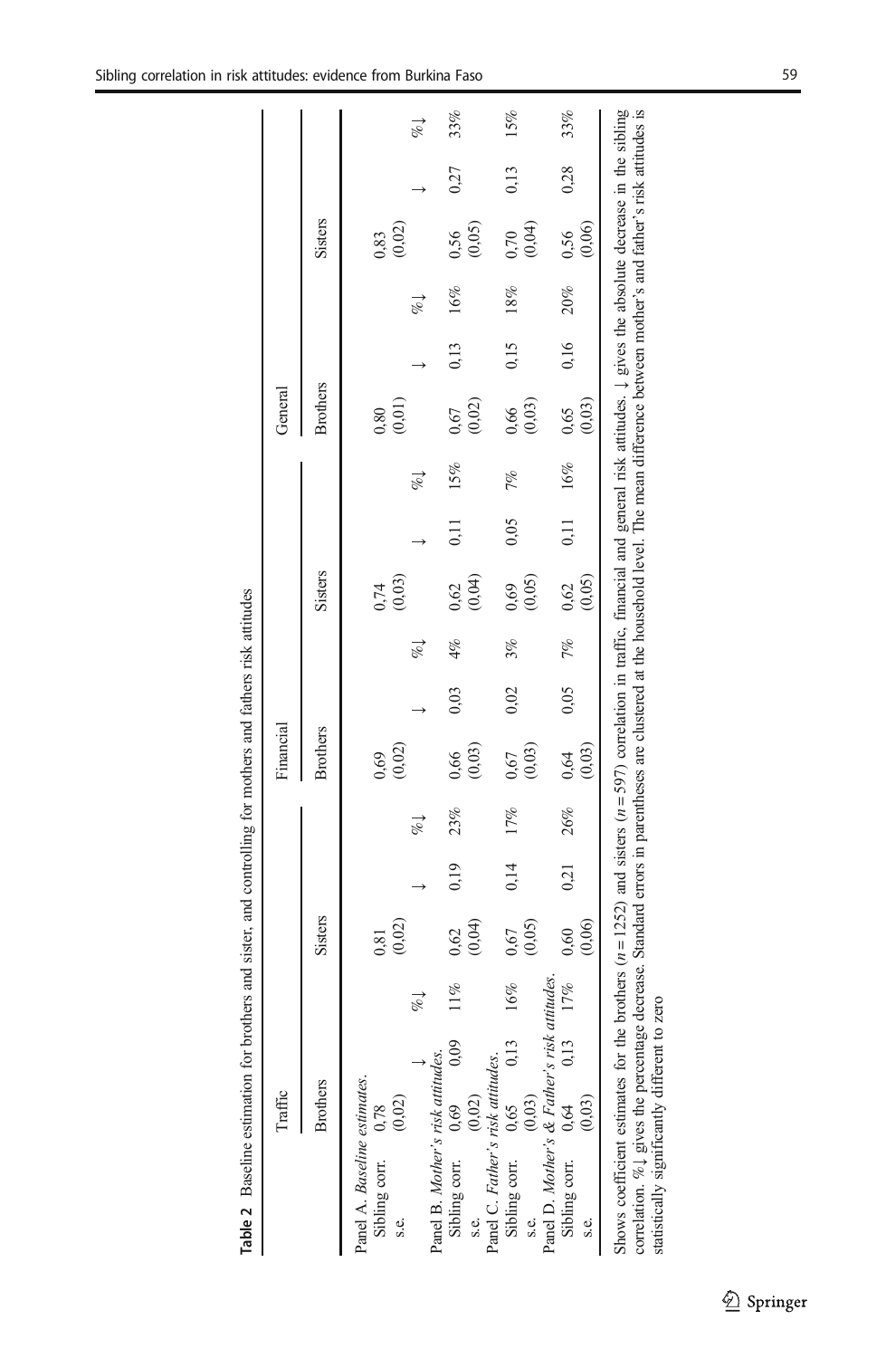|                                   | Traffic |      |                 | Financial |      |                 | General |      |                 |
|-----------------------------------|---------|------|-----------------|-----------|------|-----------------|---------|------|-----------------|
| Panel A. Baseline Estimates.      |         |      |                 |           |      |                 |         |      |                 |
| Sibling corr.                     | 0,72    |      |                 | 0,64      |      |                 | 0,76    |      |                 |
| s.e.                              | (0,02)  |      |                 | (0,02)    |      |                 | (0,01)  |      |                 |
|                                   |         |      | $\% \downarrow$ |           |      | $\% \downarrow$ |         |      | $\% \downarrow$ |
| Panel B. Parent's risk attitudes. |         |      |                 |           |      |                 |         |      |                 |
| Sibling corr.                     | 0,51    | 0,21 | 29%             | 0,56      | 0.08 | 12%             | 0,52    | 0,24 | 32%             |
| s.e.                              | (0,03)  |      |                 | (0,03)    |      |                 | (0,03)  |      |                 |
| Panel C. Socioeconomic outcomes.  |         |      |                 |           |      |                 |         |      |                 |
| Sibling corr.                     | 0,70    | 0,02 | $2\%$           | 0,66      | 0,02 | 3%              | 0,75    | 0,01 | $1\%$           |
| s.e.                              | (0,02)  |      |                 | (0,02)    |      |                 | (0.01)  |      |                 |
| Panel D. Family structure.        |         |      |                 |           |      |                 |         |      |                 |
| Sibling corr.                     | 0,71    | 0,01 | 2%              | 0,66      | 0,02 | $4\%$           | 0,75    | 0,00 | $1\%$           |
| s.e.                              | (0,02)  |      |                 | (0,02)    |      |                 | (0,01)  |      |                 |
| Panel E. Parental health.         |         |      |                 |           |      |                 |         |      |                 |
| Sibling corr.                     | 0,71    | 0,01 | 2%              | 0,66      | 0,02 | $4\%$           | 0,75    | 0,00 | $1\%$           |
| s.e.                              | (0,02)  |      |                 | (0,02)    |      |                 | (0,01)  |      |                 |
| Panel F. All above.               |         |      |                 |           |      |                 |         |      |                 |
| Sibling corr.                     | 0,50    | 0,22 | 31%             | 0,52      | 0,12 | 19%             | 0,49    | 0,26 | 35%             |
| s.e.                              | (0,03)  |      |                 | (0,02)    |      |                 | (0,03)  |      |                 |

<span id="page-15-0"></span>Table 3 Baseline estimation for siblings, and controlling for four broad categories of indicators

Shows coefficient estimates for the sibling correlation in traffic, financial and general risk attitudes. Socioeconomic status, Family structure and Parental health are included as separate controls in the analytical sample  $(n = 1)$ 1849). ↓ gives the absolute decrease in the sibling correlation. %↓ gives the percentage decrease. Standard errors in parentheses are clustered at the household level. The mean difference between each different groups of control compared to parent's risk attitudes is statistically significantly different to zero

sibling similarities between rural and urban areas. Table [4](#page-16-0) shows that when controlling for rural and urban area, the sibling correlation for risk taking decrease almost by the same percentage points (between 1 to  $2\%$ ) for all three risk domains.<sup>29</sup>

### 5.5 Comparison to the intergenerational transmission of risk

A key question to address is how our estimates of sibling correlation compare to estimated intergenerational correlation in risk attitudes. It is considered a fact, as stated earlier above, that according to previous literature and conceptually sibling correlation is related to intergenerational correlation, but that it is a broader measure of mobility. However, there are only a few papers in the existing literature that have adopted sibling correlation as a measure in the context of developing countries, and non to the best of our knowledge in terms of risk attitudes. Thereby, it is important to investigate if intergenerational correlations in risk attitudes can account for most of the sibling correlation, or are other shared factors uncorrelated with parental risk attitudes most important. This would allow us to empirical understand if we can regard intergenerational- and sibling correlations as two different kind of measurements of

<sup>&</sup>lt;sup>29</sup> Brothers and sisters correlations could also differ between an urban and rural setting. For instance, common family, school and neighborhood effects shared by the siblings could differ in an urban setting which might have less strong gender norms compared to a rural setting, affecting the strength of socialization. We find indications that when controlling for rural, it explains a higher percentage drop in sister correlation compared to when controlling for urban. However, we do not have enough statistical power for the sample of sister ( $n = 597$ ) that allows us to split it into an urban and rural subsample and state that the differences is statistically significant. Further, the urban and rural area does not affect the transmission of attitudes between parents and children, which still seems to be the strongest, as indicated by Table 3.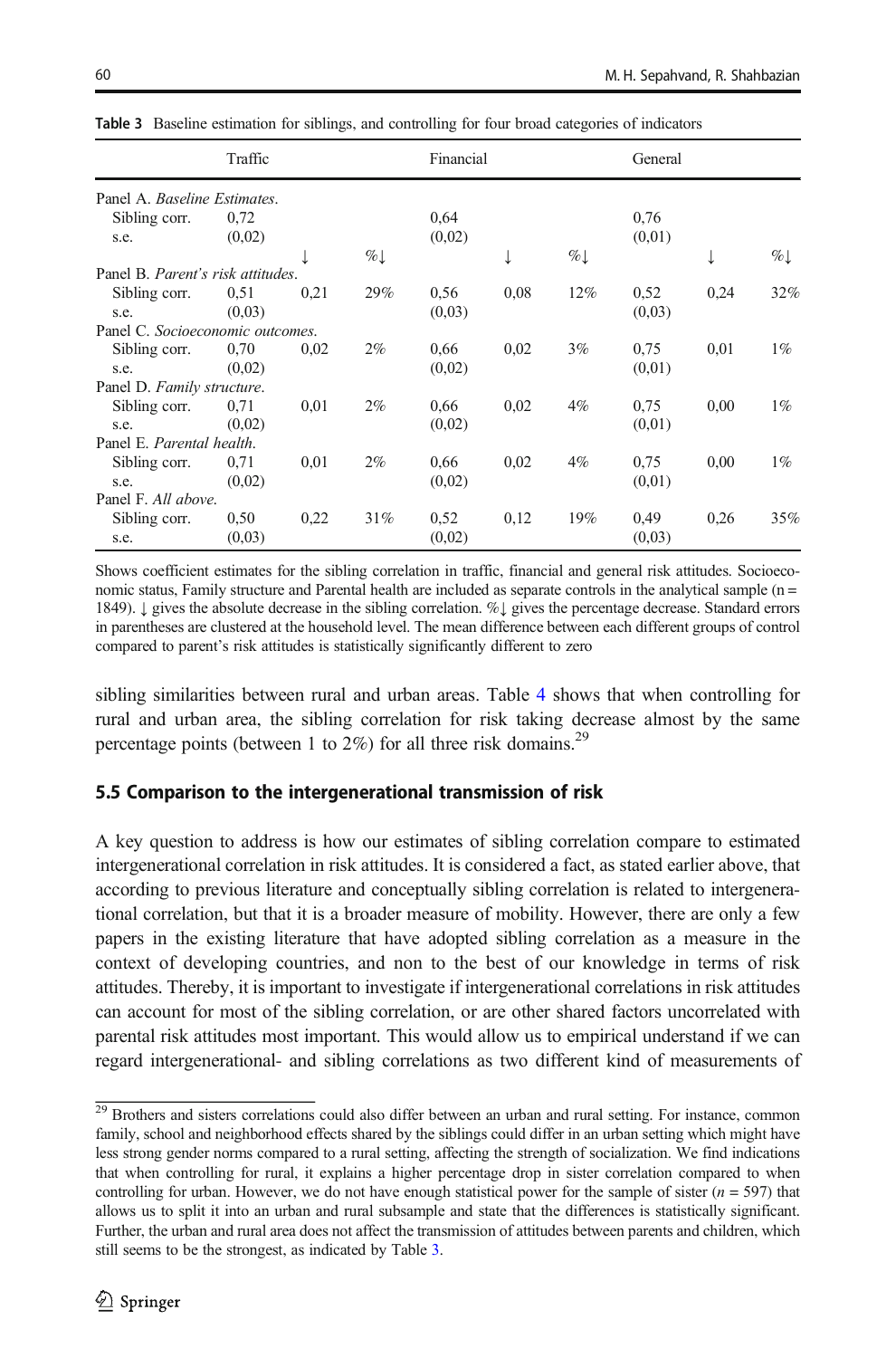|                                                       | Traffic        |                |       | Financial      |                |       | General        |                |       |
|-------------------------------------------------------|----------------|----------------|-------|----------------|----------------|-------|----------------|----------------|-------|
| Panel A. Baseline estimates.<br>Sibling corr.<br>s.e. |                | 0,72<br>(0,02) | %↓    |                | 0.64<br>(0,02) | %↓    |                | 0,76<br>(0,01) | %↓    |
| Panel B. Urban.                                       |                | ↓              |       |                | ↓              |       |                | ↓              |       |
| Sibling corr.<br>s.e.                                 | 0,72<br>(0.01) | 0.00           | $1\%$ | 0.63<br>(0,02) | 0.00           | $0\%$ | 0.75<br>(0,01) | 0.01           | $1\%$ |
| Panel C. Rural.<br>Sibling corr.<br>s.e.              | 0,71<br>(0,02) | 0.01           | $1\%$ | 0,66<br>(0,02) | 0.01           | 2%    | 0.75<br>(0,01) | 0.01           | $2\%$ |

<span id="page-16-0"></span>Table 4 Baseline estimation for siblings, and controlling for living in urban or rural area

Shows coefficient estimates for the sibling correlation in traffic, financial and general risk attitudes. The residential zone (Urban or Rural) are included separately as explanatory variables in the analytical sample  $(n = 1849)$ . ↓ gives the absolute decrease in the sibling correlation. %  $\downarrow$  gives the percentage decrease. Standard errors in parentheses are clustered at the household level. The mean difference between urban and rural is statistically significantly different to zero

mobility in risk-taking for developing countries, and if so, consider sibling correlations as a broader measure.

Sepahvand and Shahbazian ([2020b\)](#page-27-0) has estimated the intergenerational correlation of risk attitudes in Burkina Faso using the same risk measurements. A comparison of the intergenerational correlation estimates reported and discussed in Table [1](#page-12-0) in Sepahvand and Shahbazian ([2020b\)](#page-27-0) with the estimated sibling correlations reported in Table [1](#page-12-0) above clearly shows a considerable gap between the intergenerational correlation and sibling correlation in risk attitudes. Thus, other factors that siblings share, uncorrelated with parental risk attitudes, seems to be important. For example, Sepahvand and Shahbazian ([2020b\)](#page-27-0) estimate an intergenerational transmission from mother's (father's) risk attitudes towards their child of 0.36 (0.33) for general, 0.22 (0.45) for traffic and 0.33 (0.22) for risk in financial matters. According to Eq. [\(9\)](#page-10-0) in section 4.1 it would imply a squared intergenerational correlation estimate corresponding to  $0.13$   $(0.11)$  for general,  $0.05$   $(0.20)$  for traffic and  $0.11$   $(0.05)$  for risk in financial matters. These are much lower than our sibling correlations in Table [1,](#page-12-0) which shows that controlling for mother's (father's) risk attitudes gives a sibling correlation of 0.54 (0.58) for risk in general, 0.57 (0.55) for risk in traffic and 0.57 (0.60) for risk in financial matters. This could indicate that family background factors uncorrelated with parental risk might be important for the formation of child risk (i.e., the second term on the right-hand side of Eq. ([9\)](#page-10-0)). These considerable gaps between the intergenerational correlations and the sibling correlations in risk attitudes are in line with estimates from developed countries. For instance in a paper where they discuss different approaches to study how income and schooling depend on family background, Björklund and Jäntti [\(2020\)](#page-25-0) shows that an intergenerational correlation in parental income in Sweden of 0.175 implies a squared intergenerational correlation of 0.031 to be compared with a sibling correlation of around 0.30. The corresponding numbers for years of schooling are a squared intergenerational correlation of 0.09 and a sibling correlation of 0.43.

These results show that beside what can be explained by parental risk factors, shared background factors seems to explain a large variation for siblings' risk formation. Thus, it implies that the concept of intergenerational correlation emphasizes the deviations between parents' and their offspring's in shaping risk attitudes, whereas the concept of sibling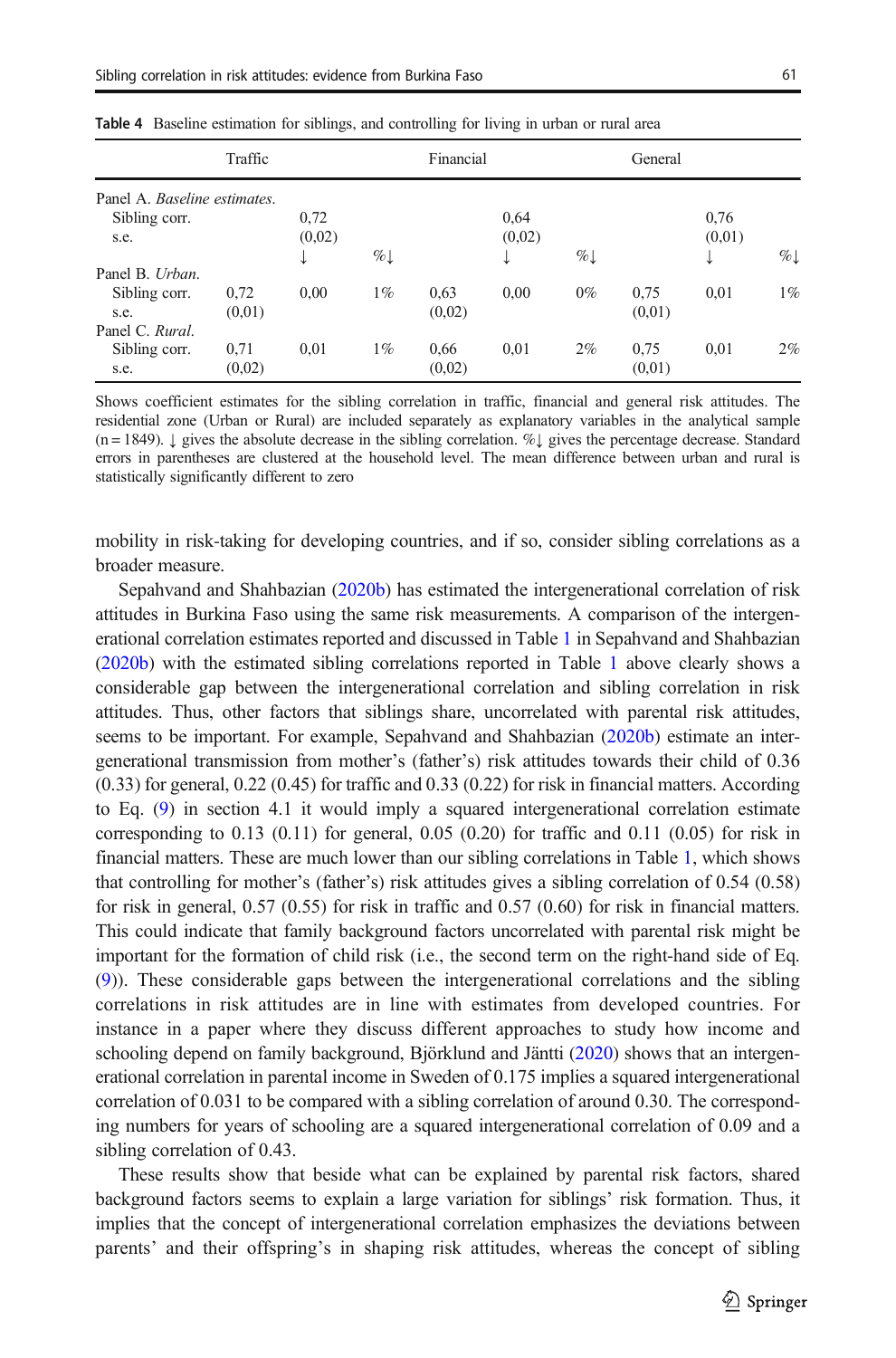correlation learns about the role of family (and neighbourhood) background on risk formation. Both of these approaches are informative about important questions and provide a richer picture of the role of family background on the formation of risk attitudes. However, estimates of sibling correlations in risk attitudes show that there is much more in family and community background than what intergenerational correlations estimates indicate. Thus, the sibling correlation in risk attitudes can serve as an important benchmark against which intergenerational correlation estimates can be compared. This allows us to understand what is it that siblings share but that is not accounted for by parental risk attitudes.

## 6 Discussion

The associative findings of the high sibling correlation in risk attitudes in this paper might also be relevant for other literature. Previous research shows correlations between risk attitudes and education (e.g., Guiso and Paiella [2005;](#page-26-0) Brunello [2002](#page-25-0)), entrepreneurship (e.g., Cramer et al. [2002](#page-25-0); Caliendo et al. [2009\)](#page-25-0) and occupation (e.g., Bonin et al. [2007\)](#page-25-0). A large body of research has shown strong persistence in outcomes such as income, education, occupational choice and entrepreneurship across generation and emphasis that shared family background provides an additional channel which makes children to end up with similar outcomes partly because they have been under similar influence and thus make the same patterns of choices.

What is it that families and communities give children that make them so similar in terms of risk attitudes? The estimates of the sibling correlation in risk attitudes in this paper, might provide some answers to this question. Our decomposition approach, shows that parental characteristic, in particular parents' risk attitudes seems to be positively correlated with siblings' risk attitudes. When controlling for both parents' risk attitudes, their contribution to the sibling correlations are 32% for general, 29% for traffic and 12% for risk taking in financial matters. These magnitudes of the drop in the sibling correlations for risk attitudes is in line with the previous estimations from developed countries of sibling correlation such as criminal behaviour (e.g., Hederos Eriksson et al. [2016](#page-26-0)), education (e.g., Bredtmann and Smith [2016\)](#page-25-0) and income (e.g., Björklund et al. [2010](#page-25-0)). By contrast, other parental and household characteristics such as socioeconomic status, family structure, parental health and residential zone seems to account for small shares of the sibling correlations in risk attitudes.

Although our results do give some guidance for researchers and policy makers to investigate the role of parental involvement and attitudes in more detail in sub-Saharan countries such as Burkina Faso, there is still a need for casual evidence before direct policy implications can be implemented. However, as indicated by Emran and Shilpi ([2019](#page-26-0)), estimating causal effects is challenging because one needs credible exogenous variation in the parental generation (for instance randomized interventions when they are in school) and then to track down and collect information on all of the siblings when they grow up to avoid sample truncation. A less demanding approach is to focus on sibling correlations, which provides a broader measure of mobility (compared to for example intergenerational correlations) which is particularly useful with limited data such as in the case of Burkina Faso. Further, according to Björklund and Jäntti [\(2020\)](#page-25-0) siblings do not only share parental resources of the types that are considered in intergenerational correlation literatures. Siblings also share several important factors that are hard to observe (e.g., aspirations and cultural inheritance). Usually these factors are not available in typical household surveys from developing countries and are difficult to collect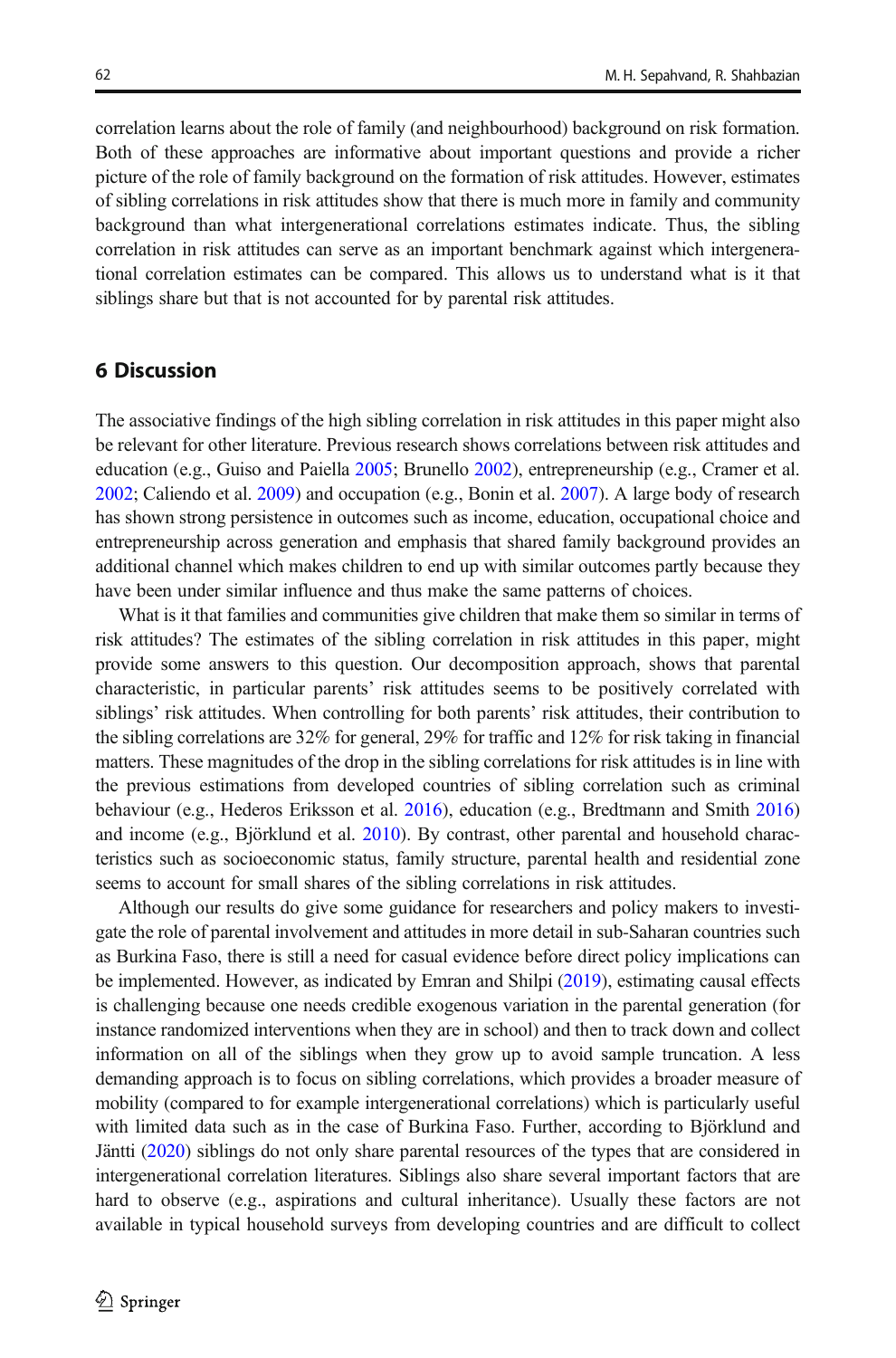even with very ambitious research efforts, which makes sibling correlations an ideal measurement of mobility in developing countries.

Our estimates of the sibling correlation in risk attitudes seems to be high, in particular in relation to intergenerational correlations in risk attitudes. A substantial literature in the context of developed countries use sibling correlations as a broader measure of intergenerational correlations that captures both observable and unobservable family and neighborhood effects shared by siblings which shape their economic opportunities later in the life. Thus, implying a higher value of sibling correlations by default (e.g., Solon et al. [1991;](#page-27-0) Mazumder [2008;](#page-26-0) Björklund et al. [2010](#page-25-0)). Another possible explanation could be that estimates of sibling correlations are higher in developing countries than in developed countries, due to market imperfections, especially credit constraints in developing countries.<sup>30</sup> In developing countries, there is a great need for individuals to take risk in order to reach unforeseen opportunities, such as investing in education of a child. $31$ 

Our panel survey only contains co-resident siblings, which could be a potential source of co-resident bias in the analytical sample used to estimate sibling correlations. Emran and Shilpi ([2019](#page-26-0)) presents a detailed and excellent framework of how to deal with co-residence bias in sibling correlations in developing countries. According to them, a sample of co-resident children is more likely to provide a credible estimate of the sibling correlation because it would capture the common family, school, and neighbourhood effects shared by them. In contrast, non-resident children who no longer live at home, since say 5–10 years, for instance due to migration or education decisions (e.g., Dustmann et al. [2017](#page-25-0)), may not share many of the common factors as the neighbourhood and schools change with time. Thus, missing such non-resident children from the sample is most likely less damaging for the estimations of sibling correlations or any other measure of family background. In fact, recent unpublished estimates for India, Bangladesh and China suggest that bias due to sample truncation because of co-residence is significantly low in the estimation of sibling correlation (Emran et al. [2020](#page-26-0)). In addition, emerging evidence from developing countries show that the bias in intergenerational correlation is significantly small and less sensitive to the co-residency rate (Emran et al. [2018](#page-26-0)). Emran et al. ([2018](#page-26-0)) is primarily concerned with the truncation due to the fact that the sample does not contain all the children of household head when some children leave the household for higher study or migration work (sons) or marriage (daughters). Hopefully, with these recent findings, more papers may adopt sibling correlation as a measure in the context of developing countries as it is a broader measure that better captures family and neighborhood effects shared by siblings. However, evidence from developing countries on the effects of

<sup>&</sup>lt;sup>30</sup> This argument follows the same reasoning as Becker and Tomes [\(1986\)](#page-24-0), where economic analysis of intergenerational mobility has credit constraints as the main source of intergenerational persistence (see also Emran and Shilpi [2015](#page-26-0) on the role of credit constraints in intergenerational mobility in developing countries). <sup>31</sup> Consider the case of education: every household in a perfect market faces the same wages in the labor market

and the same interest rate in the credit market. Thus, the parents, irrespective of the family a child is born into, optimally invest in education of a child. This implies that the accident of birth plays a marginal role in educational attainment, which makes the family component low. Now, assume that there are two social groups, the poor and the rich. The poor pay higher interest rates because of credit market imperfections, which is the case in developing countries. These higher interest rates, given cognitive ability, implies that the poor parents invest less in education of a child. Thus, compared to the case of perfect credit markets, the average education level of children born into a randomly drawn poor household is lower. This implies that the variance of the family component is larger, due to these differences in credit constraints between poor and rich groups in developing countries, hence making the sibling correlation higher. As compared to developed countries where there are relatively less of market imperfections and hence less differences in credit constraints between poor and rich groups.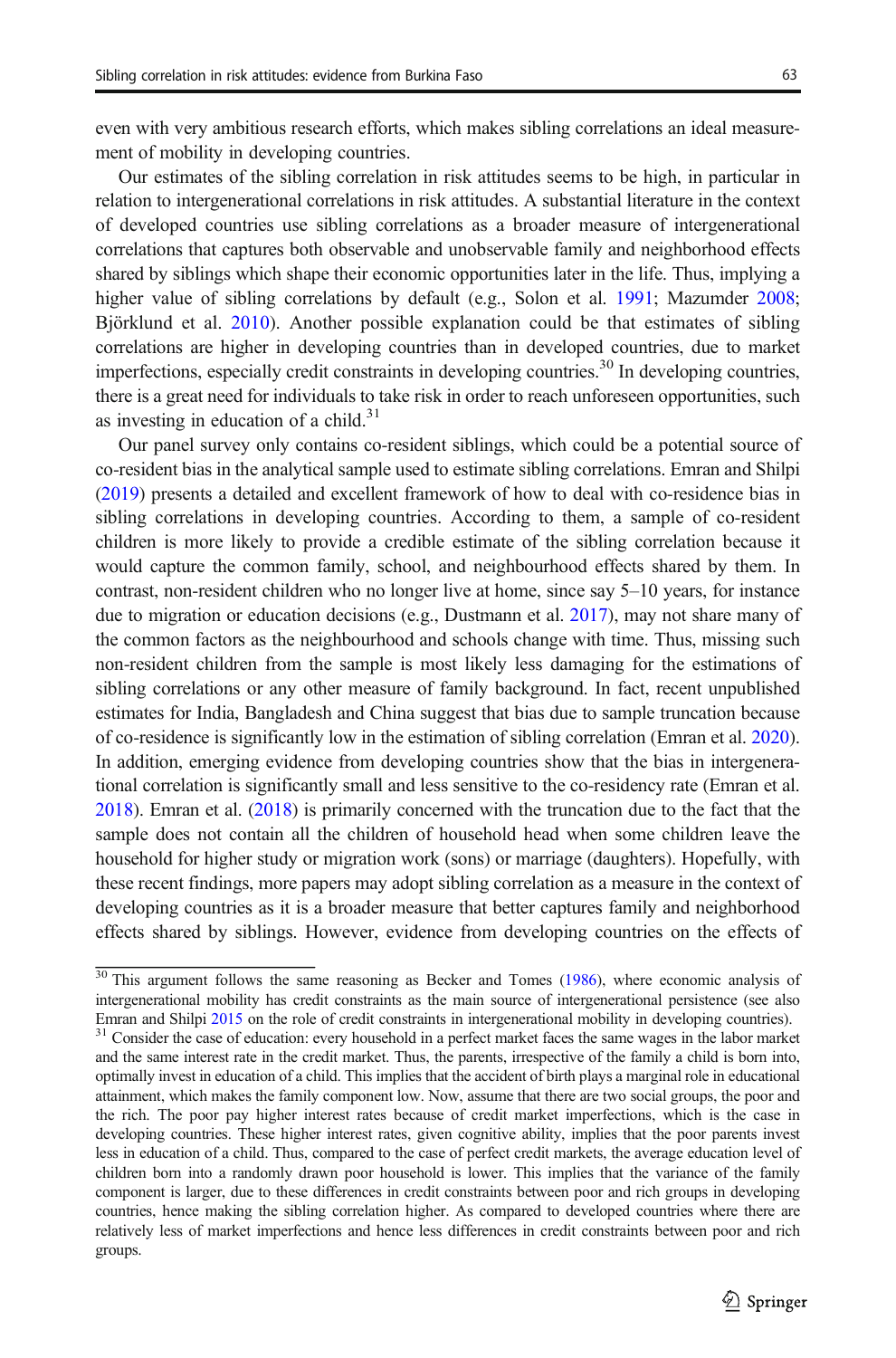truncation due to parents level of education and son preferences in future estimates of sibling (and intergenerational) correlations would be valuable.

## 7 Conclusion

This study focuses on the sibling correlation for a sub-Saharan African country, Burkina Faso. The institutional setting, in particular the lack of strong institutions and the important role of the family is an important trait for many developing countries that faces huge challenges ahead. The majority of previous research on sibling correlations has focused on various economic outcomes that are likely to hold for developed countries, with strong institutions and different degrees of social security. This study helps to fill the gap in the literature in understanding economic decision making in developing countries. As our risk measurement is fairly easy and cost-effective for researchers and practitioners to implement in other countries with the same setting, it allows for comparison over time and across countries. This is important, since recently replicability and reproducibility of scientific findings have remerged as a salient factor (Dreber et al. [2015](#page-25-0); Camerer et al. [2016](#page-25-0)), by being able to use and analyse the same measures as previous studies.

This study explored which and how much of parent's and the household characteristics matter for explaining sibling similarities in risk attitudes. We extend the literature on the parent-child transmission of risk attitudes, by using a broader measure in capturing family and community effects, i.e., the sibling correlation, which to the best of our knowledge has not be shown before for risk attitudes.<sup>32</sup> The measurement of sibling correlations in risk attitudes is important in understanding how risk attitudes are shaped and is the main contribution of this study. When comparing our results to previous research on the intergenerational transmission of risk attitudes, we detect that the sibling correlation shows that parents' willingness to take risk seems to play a role in shaping risk attitudes but that there is more than just parents' risk taking that plays a role. Controlling for parents' risk taking reduces the sibling correlation at most by 33%. However, shard background factors besides parents' risk attitudes constitutes approximately 60% of the correlation among sibling's risk taking. It is an empirical question to understand what these other factors are and be able to quantify their descriptive effect on sibling similarities.

To explore the heterogeneity that might exist in sibling correlations, we have estimated sibling correlations across three different risk domains, and for brothers and sisters separately. Our analyses address both the literature on gender differences in risk attitudes and the emerging debate in economics about the integration of individual-difference psychology into economics (e.g., Almlund et al. [2011](#page-24-0); Borghans et al. [2008\)](#page-25-0) where the argument is that risk attitudes are domain specific (e.g., Weber et al. [2002](#page-27-0); Dohmen et al. [2011;](#page-25-0) Beauchamp et al. [2017](#page-24-0)). Our descriptive findings indicate that more of the similarities of siblings in risk attitudes seems to be due to shared family backgrounds and community effects in the risk domains of traffic and general compared to financial matters. Brothers have a lower sibling correlation than sisters, in all the three risk domains.

<sup>&</sup>lt;sup>32</sup> Although Schnitzlein [\(2014\)](#page-27-0) estimates a baseline for the sibling correlation in risk attitudes in a subsection of his study. His does not analyze the importance of family background and community effects, such as mother's and father's risk attitudes, education, income, occupation and residential zone.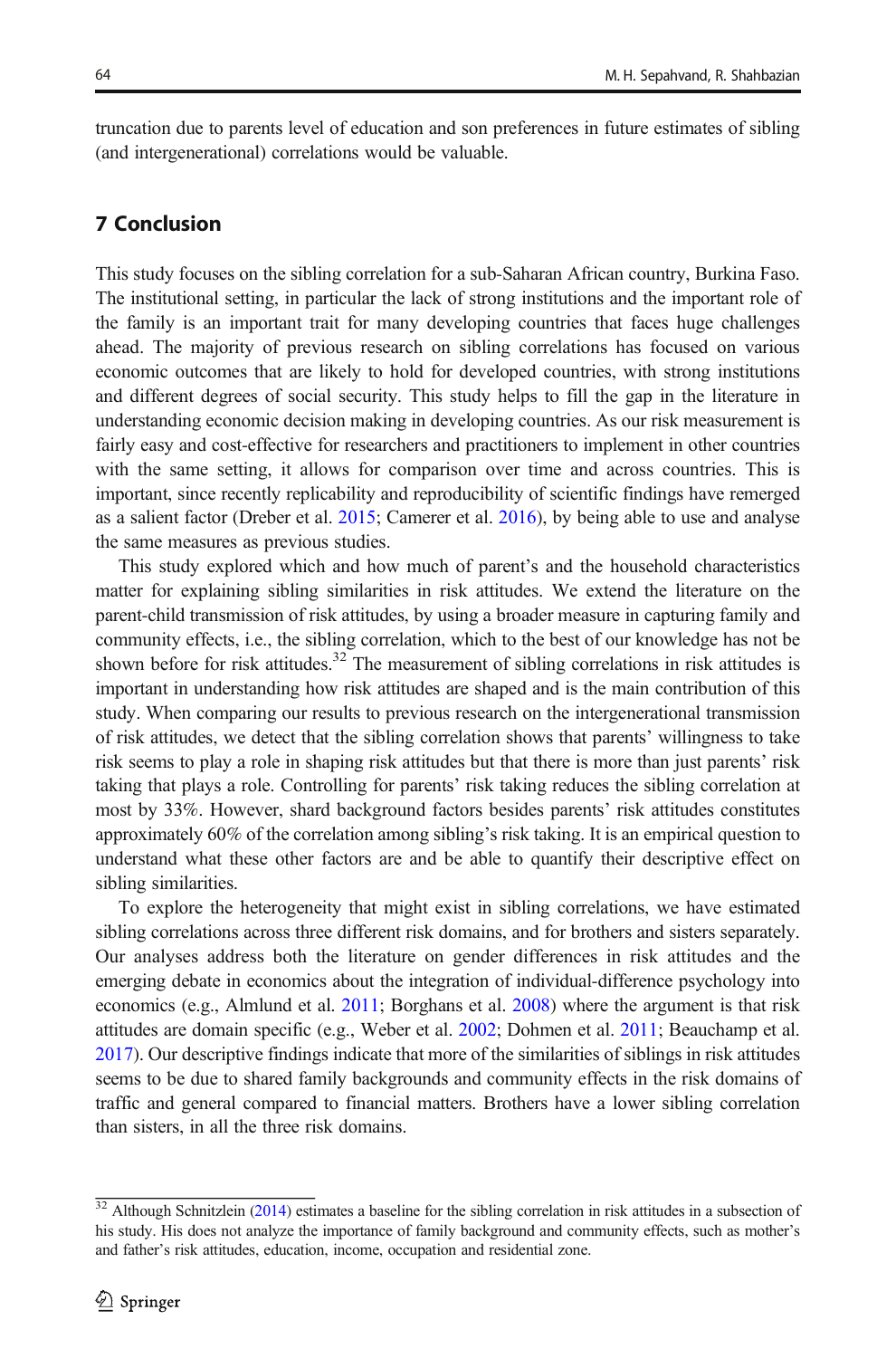Why are sibling correlations different for different risk domains? Previous research on risk attitudes in Burkina Faso has shown that the transmission of attitudes from mother to child is different from father to child if it takes place in a female or male-dominated risk domain. In the more male dominated risk domain of traffic, fathers account for a larger contribution to the sibling correlation than mothers. The pattern is reversed for the sibling correlation in the more female dominated risk domain of financial matters. Mothers account for 9% to the sibling correlation compared to the contribution from fathers, which is 6%. Furthermore, we also see that mothers' contribution to sisters' correlation in the more female dominated risk domain of financial matters is stronger compared to the fathers'. In the maledominated risk domain of traffic, we see the reverse pattern, including only father's risk attitudes drop the brother correlation by 16% compared to the mother's contribution, which accounts for 11%. However, the descriptive effect of fathers on sisters is still relatively high in traffic. This seems to support the gender-specific role model hypothesis in terms of risk attitudes.

The results in this paper are not without limitations. Most importantly, when trying to understand the determinants of sibling similarities, we cannot claim that we have causal estimates. Our results are rather a part of an exploratory descriptive approach that give indications of those factors that can and cannot explain the main share of sibling similarities. In addition, since we analyse to which extent siblings are similar, per default we cannot claim that our results hold for single-child families. However, since Burkina Faso is one of the countries in the world with the highest fertility rate, six children per mother (INSD [2015b\)](#page-26-0), single-child families are a silent factor. Future avenues for research can be to first validate these results for risk attitudes to other countries in order to detect country-specific effects, in particular when it comes to gender roles. Second, future studies could examine if different parenting style has an influence on sibling similarities. Third, genetics might play an important role in shaping risk attitudes, however, the magnitude of it is an empirical question that must and should be addressed by future research.

Acknowledgments We have benefited greatly from comments on previous versions by Ranjula Bali Swain, Anders Björklund, Matthew J. Lindquist, Björn Öckert, Mathias von Buxhoeveden and discussions with Chuan-Zhong Li, Emma von Essen, Ola Andersson, Adrian Adermon, Daniel Spiro and the seminar participants at the Uppsala University Department of Economics in December 2017. We gratefully acknowledge the National Institute of Statistics and Demographics (INSD, Institut National de la Statistique et de la Démographie) in Burkina Faso for collecting the data used in this study, and the anonymous referees for their constructive comments. All remaining errors are our own.

Funding Open access funding provided by Uppsala University.

#### Compliance with ethical standards

Conflict of interest The authors declare that they have no conflict of interest.

Ethical approval All procedures performed in studies involving human participants were in accordance with the ethical standards of the institutional and/or national research committee and with the 1964 Helsinki declaration and its later amendments or comparable ethical standards.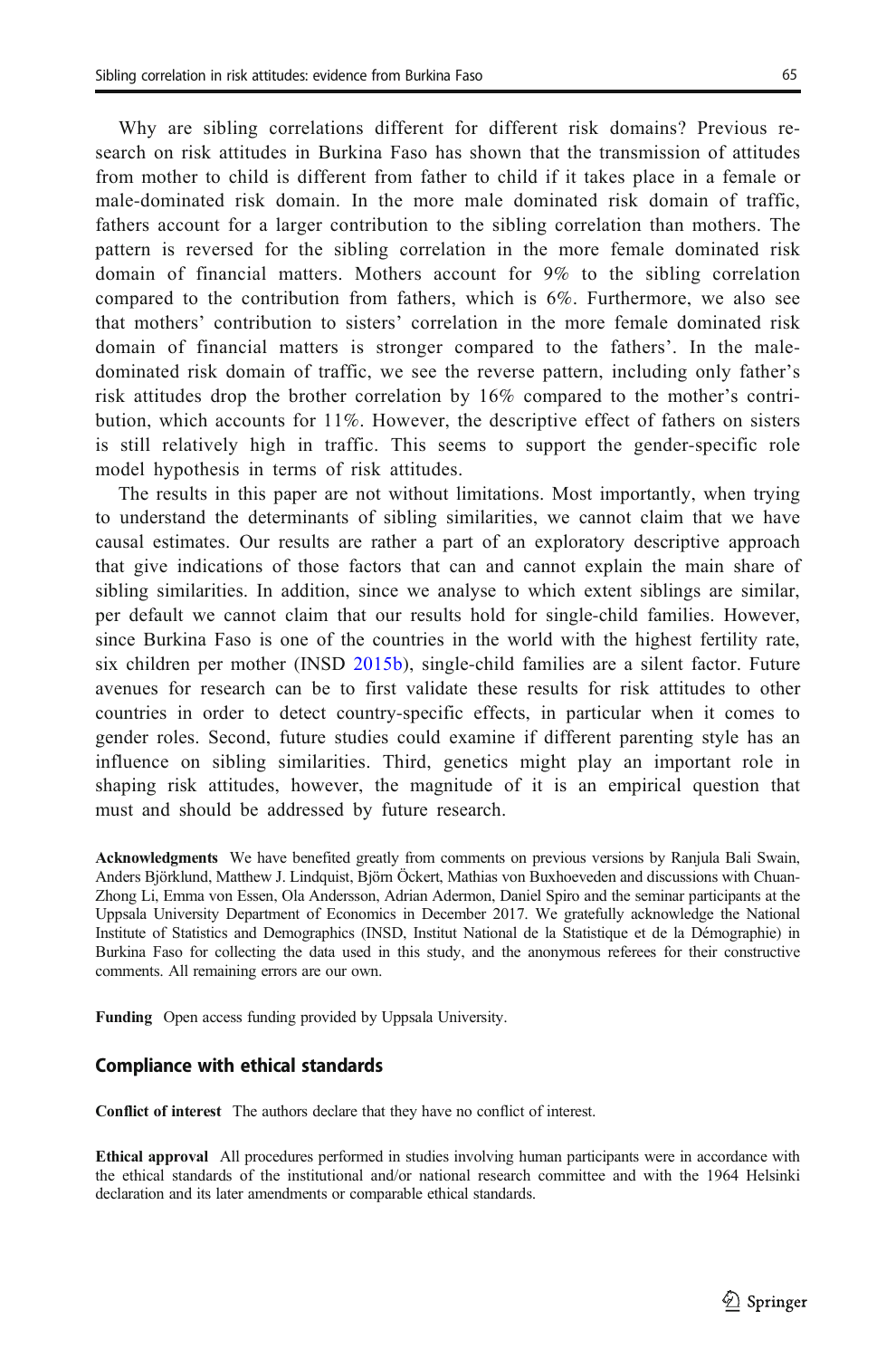# <span id="page-21-0"></span>Appendix "For Online Publication"

|                                                       | Sample 1 |      | Sample 2 |      | Sample 3  |      | Sample 2<br>(Brothers) |      | Sample 2<br>(Sisters) |      |
|-------------------------------------------------------|----------|------|----------|------|-----------|------|------------------------|------|-----------------------|------|
|                                                       | Mean     | #Obs | Mean     |      | #Obs Mean |      | #Obs Mean              | #Obs | Mean                  | #Obs |
|                                                       | s.d.     |      | s.d.     |      | s.d.      |      | s.d.                   |      | s.d.                  |      |
| Child's risk in traffic                               | 4,03     | 3504 | 4,14     | 1849 | 3,90      | 1655 | 4,49                   | 1252 | 3,41                  | 597  |
|                                                       | 0,03     |      | 0,05     |      | 0,05      |      | 0,05                   |      | 0,08                  |      |
| Child's risk in financial                             | 5,06     | 3504 | 4,92     | 1849 | 5,22      | 1655 | 5,16                   |      | 4,41                  | 597  |
|                                                       | 0,03     |      | 0,04     |      | 0,05      |      | 0,05                   | 1252 | 0,08                  |      |
| Child's risk in general                               | 4,51     | 3504 | 4,50     | 1849 | 4,53      | 1655 | 4,74                   |      | 3,97                  | 597  |
|                                                       | 0,03     |      | 0.04     |      | 0,05      |      | 0,05                   | 1252 | 0.08                  |      |
| Child's age                                           |          |      |          |      |           |      |                        |      |                       |      |
| $18-29$ years                                         | 0,62     | 3504 | 0,78     | 1849 | 0,44      | 1655 | 0,77                   | 1252 | 0,81                  | 597  |
|                                                       | 0,01     |      | 0,01     |      | 0,01      |      | 0,01                   |      | 0,02                  |      |
| $30 - 39$ years                                       | 0,23     | 3504 | 0,18     | 1849 | 0,29      | 1655 | 0,19                   | 1252 | 0,15                  | 597  |
|                                                       | 0,01     |      | 0,01     |      | 0,01      |      | 0,01                   |      | 0,01                  |      |
| $40-49$ years                                         | 0.08     | 3504 | 0,03     |      | 0,13      | 1655 | 0,03                   | 1252 | 0,03                  | 597  |
|                                                       | 0,00     |      | 0,00     | 1849 | 0,01      |      | 0,00                   |      | 0,01                  |      |
| $50 - 59$ years                                       | 0,04     | 3504 | 0,01     |      | 0,07      | 1655 | 0,01                   | 1252 | 0,01                  | 597  |
|                                                       | 0,00     |      | 0,00     | 1849 | 0,01      |      | 0,00                   |      | 0,00                  |      |
| $60+$ years                                           | 0,03     | 3504 | 0,00     |      | 0,060     | 1655 | 0,00                   | 1252 | 0,00                  | 597  |
|                                                       | 0,00     |      | 0.00     | 1849 | $0,\!01$  |      | 0,00                   |      | 0.00                  |      |
| Child's average age                                   | 29,18    | 3504 | 25,05    |      | 33,81     | 1655 | 25,31                  | 1252 | 24,50                 | 597  |
|                                                       | 0,19     |      | 0,15     | 1849 | 0,32      |      | 0,18                   |      | 0,28                  |      |
| Child's gender                                        |          |      |          |      |           |      |                        |      |                       |      |
| Male                                                  | 0,73     | 3504 | 0,68     | 1849 | 0,78      | 1655 | 1,00                   | 1252 | 0,00                  | 597  |
|                                                       | 0,01     |      | 0,01     |      | 0,01      |      | 0,00                   |      | NΑ                    |      |
| Female                                                | 0,27     | 3504 | 0,32     | 1849 | 0,22      | 1655 | 0,00                   | 1252 | 1,00                  | 597  |
|                                                       | 0,01     |      | 0,01     |      | 0,01      |      | ΝA                     |      | 0,00                  |      |
| Main explanatory variables<br>Mother's risk attitudes |          |      |          |      |           |      |                        |      |                       |      |
| Traffic                                               | 2,46     | 2414 | 2,56     | 1723 | 2,21      | 691  |                        |      |                       |      |
|                                                       | 0,03     |      | 0,04     |      | 0,05      |      |                        |      |                       |      |
| Financial                                             | 3,95     | 2414 | 4,17     | 1723 | 3,40      | 691  |                        |      |                       |      |
|                                                       | 0,04     |      | 0,05     |      | 0,07      |      |                        |      |                       |      |
| General                                               | 3,37     | 2414 | 3,50     | 1723 | 3,03      | 691  |                        |      |                       |      |
|                                                       | 0,04     |      | 0,04     |      | 0,07      |      |                        |      |                       |      |
| Father's risk attitudes                               |          |      |          |      |           |      |                        |      |                       |      |
| Traffic                                               | 3,11     | 1503 | 3,19     | 1391 | 2,15      | 112  |                        |      |                       |      |
|                                                       | 0,05     |      | 0,05     |      | 0, 11     |      |                        |      |                       |      |
| Financial                                             | 4,43     | 1503 | 4,51     | 1391 | 3,46      | 112  |                        |      |                       |      |
|                                                       | 0,05     |      | 0,05     |      | 0,19      |      |                        |      |                       |      |
| General                                               | 3,97     | 1503 | 4,06     | 1391 | 2,92      | 112  |                        |      |                       |      |
|                                                       | 0,05     |      | 0,05     |      | 0,15      |      |                        |      |                       |      |
| Socio-economic status                                 |          |      |          |      |           |      |                        |      |                       |      |
| Mother's education level                              |          |      |          |      |           |      |                        |      |                       |      |
| Low education                                         | 0,88     | 2414 | 0,84     | 1723 | 0,96      | 691  |                        |      |                       |      |
|                                                       | 0,01     |      | 0,01     |      | 0,01      |      |                        |      |                       |      |
| Primary education                                     | 0,09     | 2414 | 0,11     | 1723 | 0,03      | 691  |                        |      |                       |      |
|                                                       | 0.01     |      | 0.01     |      | 0.01      |      |                        |      |                       |      |
| Secondary education                                   | 0,04     | 2414 | 0,05     | 1723 | 0,01      | 691  |                        |      |                       |      |
|                                                       |          |      |          |      |           |      |                        |      |                       |      |

Table 5 Descriptive statistic over three analytical samples, divided between brothers and sister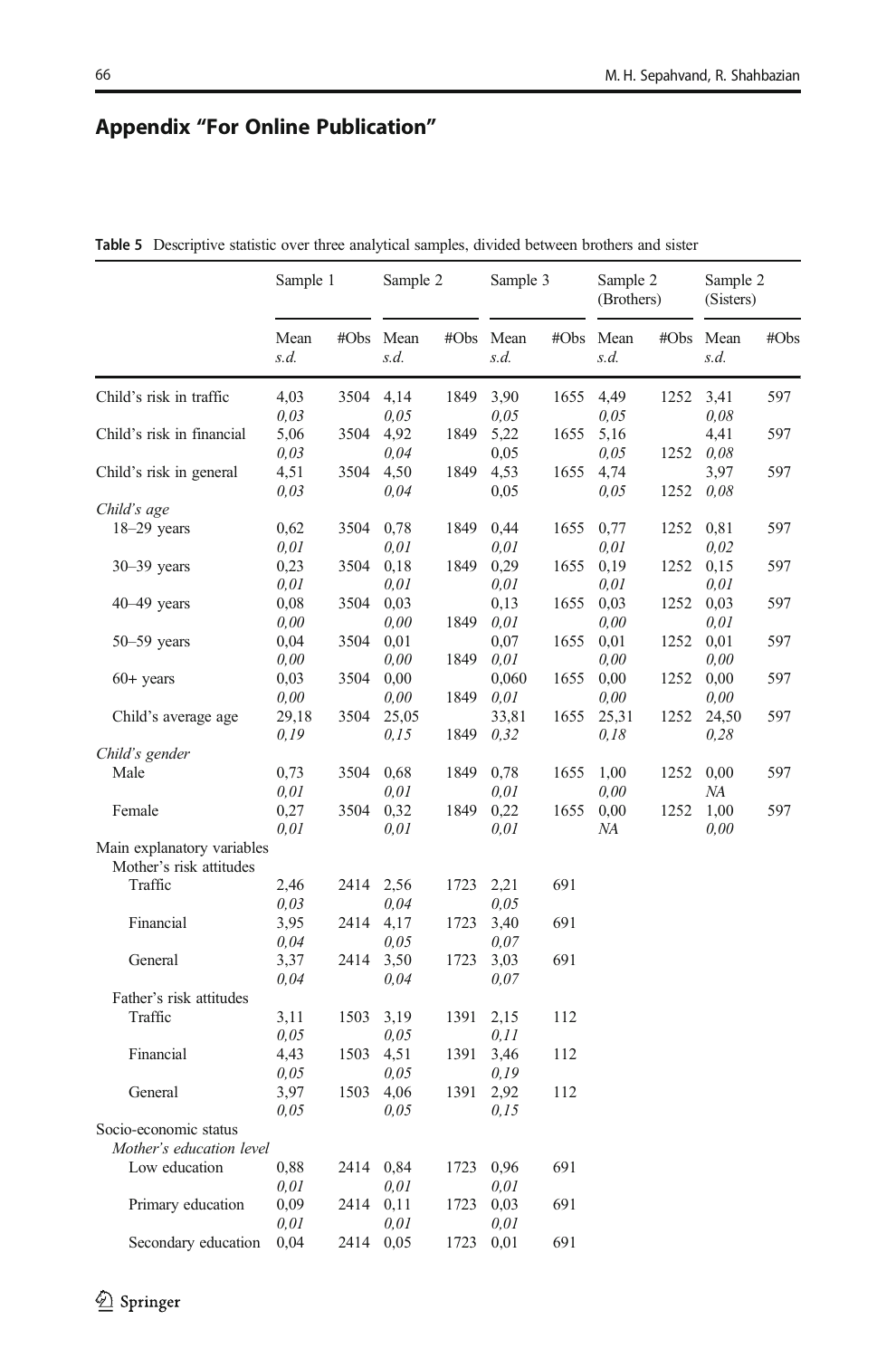## Table 5 (continued)

|                            | Sample 1             |      | Sample 2             |           | Sample 3             |      | Sample 2<br>(Brothers) | Sample 2<br>(Sisters) |      |
|----------------------------|----------------------|------|----------------------|-----------|----------------------|------|------------------------|-----------------------|------|
|                            | Mean<br>s.d.         |      | #Obs Mean<br>s.d.    |           | #Obs Mean<br>s.d.    |      | #Obs Mean<br>s.d.      | #Obs Mean<br>s.d.     | #Obs |
| University                 | 0,00<br>0,00<br>0,00 | 2414 | 0.01<br>0,00<br>0,00 | 1723      | 0.00<br>0,00<br>0,00 | 691  |                        |                       |      |
| Father's education level   |                      |      |                      |           |                      |      |                        |                       |      |
| Low education              | 0,77                 | 1503 | 0,76                 | 1391      | 0,86                 | 112  |                        |                       |      |
|                            | 0,01                 |      | 0,01                 |           | 0,03                 |      |                        |                       |      |
| Primary education          | 0,14                 | 1503 | 0,15                 | 1391      | 0,13                 | 112  |                        |                       |      |
|                            | 0,01                 |      | 0,01                 |           | 0,03                 |      |                        |                       |      |
| Secondary education        | 0,07                 | 1503 | 0,07                 | 1391      | 0,02                 | 112  |                        |                       |      |
|                            | 0,01                 |      | 0,01                 |           | 0,01                 |      |                        |                       |      |
| University                 | 0,02                 | 1503 | 0,02                 | 1391      | 0,00                 | 112  |                        |                       |      |
|                            | 0,00                 |      | 0,00                 |           | 0,00                 |      |                        |                       |      |
| Household consumption 2014 |                      |      |                      |           |                      |      |                        |                       |      |
| Food consumption           | 973'                 | 3504 | 972'                 | 1849      | 974'                 | 1655 |                        |                       |      |
|                            | $10^{\circ}$         |      | 13'                  |           | 17'                  |      |                        |                       |      |
| Non-food                   | 1023'                | 3504 | 1088'                | 1849      | 952'                 |      |                        |                       |      |
| consumption                | 12'                  |      | 18'                  |           | 16'                  | 1655 |                        |                       |      |
| Mother having bank account |                      |      |                      |           |                      |      |                        |                       |      |
| No bank account            | 0,90                 | 2414 | 0,87                 | 1723      | 0,98                 | 691  |                        |                       |      |
|                            | 0,01                 |      | 0,01                 |           | 0,01                 |      |                        |                       |      |
| Bank account               | 0,10                 | 2414 | 0,13                 | 1723      | 0,02                 | 691  |                        |                       |      |
|                            | 0,01                 |      | 0.01                 |           | 0,01                 |      |                        |                       |      |
| Missing                    | 0,00                 | 2414 | 0,00                 | 1723      | 0,00                 | 691  |                        |                       |      |
|                            | 0,00                 |      | 0,00                 |           | 0,00                 |      |                        |                       |      |
| Father having bank account |                      |      |                      |           |                      |      |                        |                       |      |
| No bank account            | 0,77                 | 1503 | 0,76                 | 1391      | 0,96                 | 112  |                        |                       |      |
|                            | 0,01                 |      | 0.01                 |           | 0.02                 |      |                        |                       |      |
| Bank account               | 0,23                 | 1503 | 0,24                 | 1391      | 0,04                 | 112  |                        |                       |      |
|                            | 0,01                 |      | 0.01                 |           | 0.02                 |      |                        |                       |      |
| Missing                    | 0,00                 | 1503 | 0,00                 | 1391      | 0,00                 | 112  |                        |                       |      |
|                            | 0,00                 |      | 0,00                 |           | 0,00                 |      |                        |                       |      |
| Household size             | 10,89                | 3504 | 11,05                | 1849      | 10,71                | 1655 |                        |                       |      |
|                            | 0,09                 |      | 0,12                 |           | 0,15                 |      |                        |                       |      |
| Family structure           |                      |      |                      |           |                      |      |                        |                       |      |
| Mother's age at birth      |                      |      |                      |           |                      |      |                        |                       |      |
| $13-19$ years              | 0,10                 | 3504 | 0,14                 | 1849      | 0,06                 | 1655 |                        |                       |      |
|                            | 0,01                 |      | 0,01                 |           | 0,01                 |      |                        |                       |      |
| $20 - 29$ years            | 0,33                 | 3504 | 0,48                 | 1849      | 0,16                 | 1655 |                        |                       |      |
|                            | 0,01                 |      | 0,01                 |           | 0,01                 |      |                        |                       |      |
| $30 - 39$ years            | 0,20                 | 3504 | 0,25                 | 1849      | 0,13                 | 1655 |                        |                       |      |
|                            | 0,01                 |      | 0.01                 |           | 0.01                 |      |                        |                       |      |
|                            |                      | 3504 |                      | 1849 0,07 |                      | 1655 |                        |                       |      |
| $40+$ years                | 0,07<br>0,00         |      | 0,07<br>0,01         |           | 0,01                 |      |                        |                       |      |
| Father's age at birth      |                      |      |                      |           |                      |      |                        |                       |      |
| $13-19$ years              | 0,00                 | 3504 | 0,00                 | 1849      | 0,00                 | 1655 |                        |                       |      |
|                            |                      |      |                      |           |                      |      |                        |                       |      |
|                            | 0,00                 |      | 0,00                 |           | 0,00                 |      |                        |                       |      |
| $20 - 29$ years            | 0,08                 | 3504 | 0,15                 | 1849      | 0,01                 | 655  |                        |                       |      |
|                            | 0,00                 |      | 0,01                 |           | 0,00                 |      |                        |                       |      |
| $30 - 39$ years            | 0,18                 | 3504 | 0,32                 | 1849      | 0,03                 | 1655 |                        |                       |      |
|                            | 0,01                 |      | 0,01                 |           | 0,00                 |      |                        |                       |      |
| $40+$ years                | 0,16                 |      | 0,28                 |           | 0,04                 |      |                        |                       |      |
|                            | 0,01                 |      | 0,01                 |           | 0,00                 |      |                        |                       |      |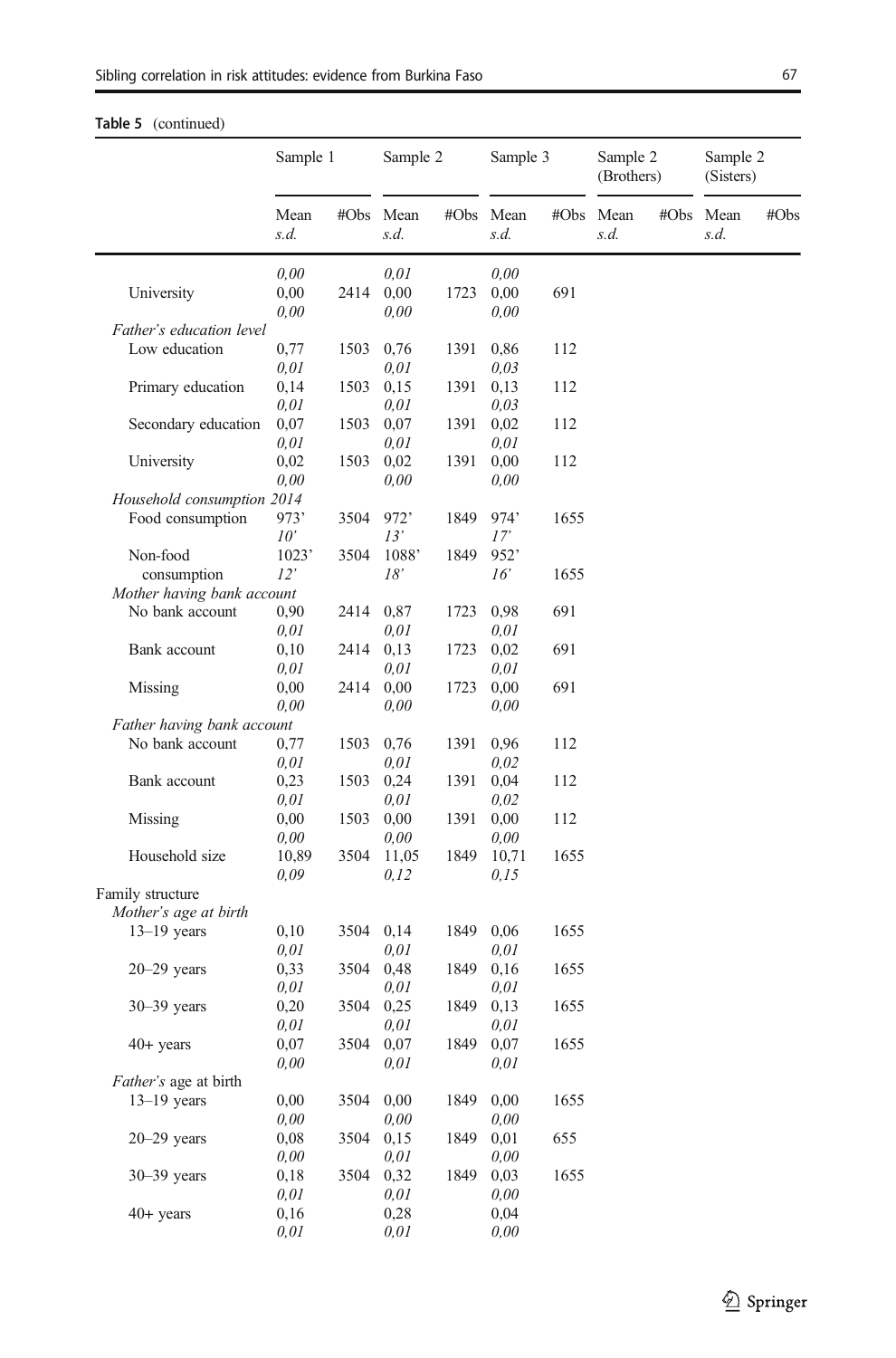|                                | Sample 1     |      | Sample 2          |           | Sample 3          |     | Sample 2<br>(Brothers) | Sample 2<br>(Sisters) |      |
|--------------------------------|--------------|------|-------------------|-----------|-------------------|-----|------------------------|-----------------------|------|
|                                | Mean<br>s.d. |      | #Obs Mean<br>s.d. |           | #Obs Mean<br>s.d. |     | #Obs Mean<br>s.d.      | #Obs Mean<br>s.d.     | #Obs |
| Mother's religion              |              |      |                   |           |                   |     |                        |                       |      |
| Catholic                       | 0,28         | 1723 | 0,28              | 1723      | 0,22              | 691 |                        |                       |      |
|                                | 0,01         |      | 0.01              |           | 0,02              |     |                        |                       |      |
| Muslim                         | 0,59         | 1723 | 0,59              | 1723      | 0,66              | 691 |                        |                       |      |
|                                | 0,01         |      | 0.01              |           | 0.02              |     |                        |                       |      |
| Protestant                     | 0,08         | 1723 | 0,08              | 1723      | 0,06              | 691 |                        |                       |      |
|                                | 0,01         |      | 0.01              |           | 0,01              |     |                        |                       |      |
| Animism                        | 0,05         | 1723 | 0,05              | 1723      | 0,06              | 691 |                        |                       |      |
|                                | 0,01         |      | 0,01              |           | 0,01              |     |                        |                       |      |
| Father's religion              |              |      |                   |           |                   |     |                        |                       |      |
| Catholic                       | 0,27         | 1391 | 0,27              | 1391      | 0,25              | 112 |                        |                       |      |
|                                | 0,01         |      | 0,01              |           | 0,04              |     |                        |                       |      |
| Muslim                         | 0,58         | 1391 | 0,58              | 1391      | 0,64              | 112 |                        |                       |      |
|                                | 0,01         |      | 0,01              |           | 0,05              |     |                        |                       |      |
| Protestant                     | 0,07         | 1391 | 0,07              | 1391      | 0,02              | 112 |                        |                       |      |
|                                | 0,01         |      | 0,01              |           | 0,01              |     |                        |                       |      |
| Animism                        | 0,07         | 1391 | 0,07              | 1391      | 0,09              | 112 |                        |                       |      |
|                                | 0,01         |      | 0,01              |           | 0,03              |     |                        |                       |      |
| Mother's marital status        |              |      |                   |           |                   |     |                        |                       |      |
| Single                         | 0,00         |      |                   |           |                   | 691 |                        |                       |      |
|                                | 0,00         | 1723 | 0,00              | 1723      | 0,01<br>0,00      |     |                        |                       |      |
|                                |              |      | 0,00              |           |                   |     |                        |                       |      |
| Married                        | 0,82         | 1723 | 0,82              | 1723      | 0,26              | 691 |                        |                       |      |
|                                | 0,01         |      | 0,01              |           | 0,02              |     |                        |                       |      |
| Divorced                       | 0,01         | 1723 | 0,01              | 1723      | 0,02              | 691 |                        |                       |      |
|                                | 0,00         |      | 0,00              |           | 0,01              |     |                        |                       |      |
| Widowed                        | 0,16         | 1723 | 0,16              | 1723      | 0,71              | 691 |                        |                       |      |
|                                | 0,01         |      | 0,01              |           | 0,02              |     |                        |                       |      |
| Father's marital status        |              |      |                   |           |                   |     |                        |                       |      |
| Single                         | 0,00         | 1391 | 0,00              | 1391      | 0,00              | 112 |                        |                       |      |
|                                | 0,00         |      | 0,00              |           | 0,00              |     |                        |                       |      |
| Married                        | 0,96         | 1391 | 0,96              | 1391      | 0,94              | 112 |                        |                       |      |
|                                | 0,00         |      | 0,00              |           | 0,02              |     |                        |                       |      |
| Divorced                       | 0,00         | 1391 | 0,00              | 1391      | 0,02              | 112 |                        |                       |      |
|                                | 0,00         |      | 0,00              |           | 0,01              |     |                        |                       |      |
| Widowed                        | 0,03         | 1391 | 0,03              | 1391      | 0,04              | 112 |                        |                       |      |
|                                | 0,00         |      | 0,00              |           | 0,02              |     |                        |                       |      |
| Health                         |              |      |                   |           |                   |     |                        |                       |      |
| Mother's health (15            |              |      |                   |           |                   |     |                        |                       |      |
| past days)                     |              |      |                   |           |                   |     |                        |                       |      |
| Not sick                       | 0,71         | 1723 | 0,71              | 1723      | 0,77              | 691 |                        |                       |      |
|                                | 0,01         |      | 0,01              |           | 0,02              |     |                        |                       |      |
| Sick                           | 0,29         | 1723 | 0,29              | 1723 0,23 |                   | 691 |                        |                       |      |
|                                | 0,01         |      | 0,01              |           | 0,02              |     |                        |                       |      |
| Father's health (15 past days) |              |      |                   |           |                   |     |                        |                       |      |
| Not sick                       | 0,71         | 1391 | 0,71              | 1391      | 0,73              | 112 |                        |                       |      |
|                                | 0,01         |      | 0.01              |           | 0,04              |     |                        |                       |      |
| Sick                           | 0,29         | 1391 | 0,29              | 1391      | 0,27              | 112 |                        |                       |      |
|                                | 0,01         |      | 0,01              |           | 0,04              |     |                        |                       |      |
| Mother smoking                 |              |      |                   |           |                   |     |                        |                       |      |
| Don't smoke                    | 0,88         | 1723 | 0,88              | 1723      | 0,82              | 691 |                        |                       |      |
|                                | 0,01         |      | 0,01              |           | $0.01\,$          |     |                        |                       |      |
| Smoke                          | 0,12         | 1723 | 0,12              | 1723      | 0,18              | 691 |                        |                       |      |

## Table 5 (continued)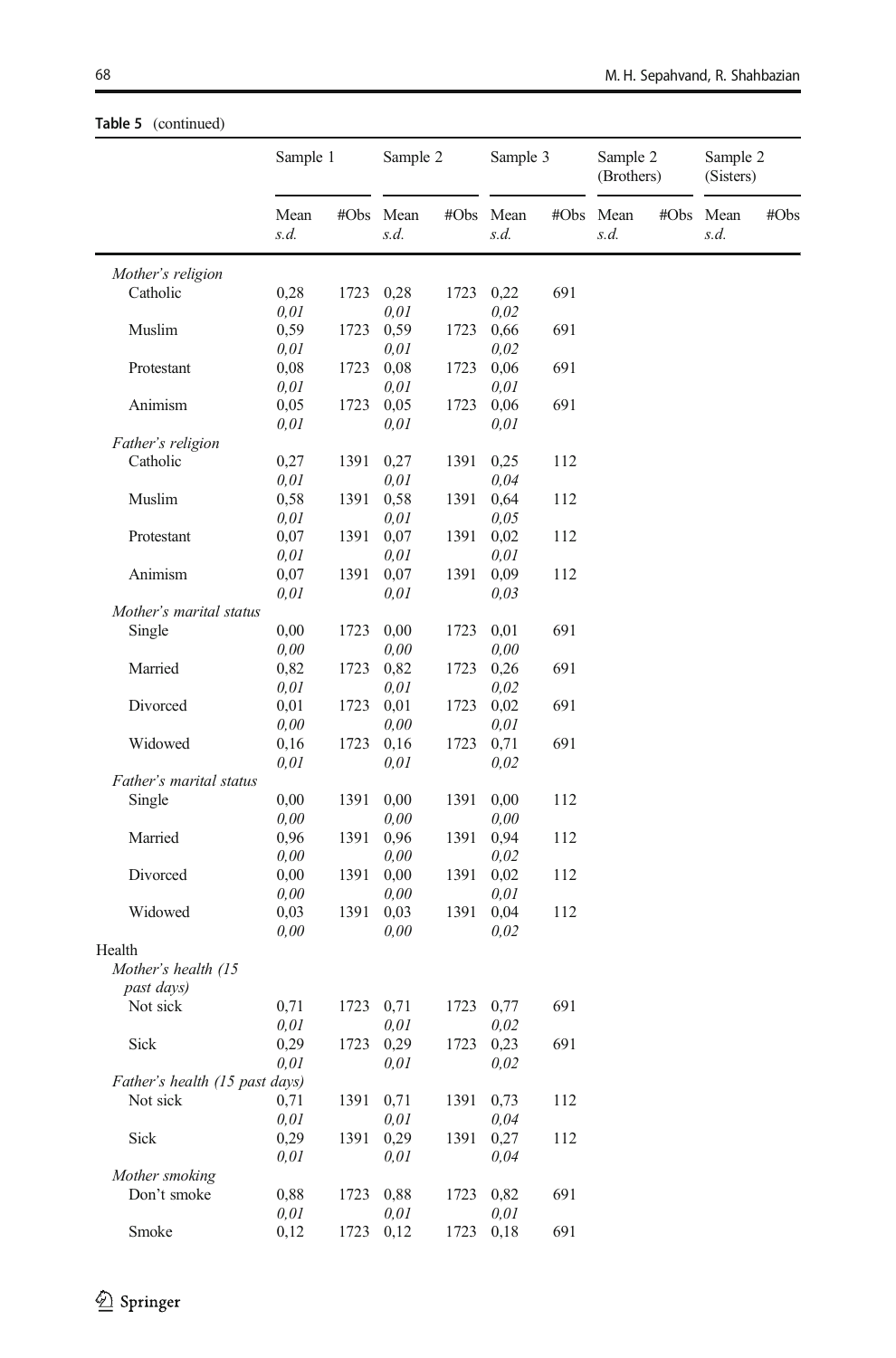|                  | Sample 1     |      | Sample 2          |      | Sample 3          |      | Sample 2<br>(Brothers) |      | Sample 2<br>(Sisters) |      |
|------------------|--------------|------|-------------------|------|-------------------|------|------------------------|------|-----------------------|------|
|                  | Mean<br>s.d. |      | #Obs Mean<br>s.d. |      | #Obs Mean<br>s.d. |      | #Obs Mean<br>s.d.      | #Obs | Mean<br>s.d.          | #Obs |
|                  | 0.01         |      | 0.01              |      | 0.01              |      |                        |      |                       |      |
| Father smoking   |              |      |                   |      |                   |      |                        |      |                       |      |
| Don't smoke      | 0,78         | 1391 | 0.78              | 1391 | 0,72              | 112  |                        |      |                       |      |
|                  | 0.01         |      | 0.01              |      | 0.04              |      |                        |      |                       |      |
| Smoke            | 0,22         | 1391 | 0,22              | 1391 | 0.28              | 112  |                        |      |                       |      |
|                  | 0.01         |      | 0.01              |      | 0.04              |      |                        |      |                       |      |
| Residential zone |              |      |                   |      |                   |      |                        |      |                       |      |
| Urban            | 0,59         | 1849 | 0,59              | 1849 | 0,47              | 1655 |                        |      |                       |      |
|                  | 0.01         |      | 0.01              |      | 0.01              |      |                        |      |                       |      |
| Rural            | 0,41         | 1849 | 0.41              | 1849 | 0,53              | 1655 |                        |      |                       |      |
|                  | 0.01         |      | 0.01              |      | 0.01              |      |                        |      |                       |      |

#### <span id="page-24-0"></span>Table 5 (continued)

The Table shows mean, standard deviation and number of observations for sibling, parents and household characteristics for rounds 3 and 4, for Sample 1–3. The variable Sick was not collected in the fourth round. In this paper Sample 2 is used as the analytical sample. Sample 3 includes older siblings with limited information from their parents, and Sample 1 includes Sample 2 and 3. For baseline estimates of sibling correlations in risk attitudes for samples 1 and 3 see Table [2](#page-14-0) in Sepahvand and Shahbazian [\(2018](#page-27-0))

Open Access This article is licensed under a Creative Commons Attribution 4.0 International License, which permits use, sharing, adaptation, distribution and reproduction in any medium or format, as long as you give appropriate credit to the original author(s) and the source, provide a link to the Creative Commons licence, and indicate if changes were made. The images or other third party material in this article are included in the article's Creative Commons licence, unless indicated otherwise in a credit line to the material. If material is not included in the article's Creative Commons licence and your intended use is not permitted by statutory regulation or exceeds the permitted use, you will need to obtain permission directly from the copyright holder. To view a copy of this licence, visit [http://creativecommons.org/licenses/by/4.0/.](https://doi.org/)

## References

- Adermon, A., Gunnarsson, K.: The role of the immediate and extended family in the formation of wealth: evidence from Sweden. Unpublished Manuscript, Uppsala University, Department of Economics (2017)
- Almlund, M., Duckworth, A.L., Heckman, J., Kautz, T.: Personality psychology and economics. In: *Handbook* of the Economics of Education, pp. 1–181. Elsevier (2011)
- Andersson, O., Holm, H.J., Tyran, J.-R., Wengström, E.: Risk aversion relates to cognitive ability: preferences or noise? J. Eur. Econ. Assoc. 14(5), 1129–1154 (2016)
- Anger, S., Schnitzlein, D.D.: Cognitive skills, non-cognitive skills, and family background: evidence from sibling correlations. J. Popul. Econ. 30(2), 591–620 (2017)
- Aparicio-Fenoll, A., Oppedisano, V.: Should I stay or should I go? Sibling effects in household formation. Rev. Econ. Househ. 14(4), 1007–1027 (2016)
- Beauchamp, J.P., Cesarini, D., Johannesson, M.: The psychometric and empirical properties of measures of risk preferences. J. Risk Uncertain. 54(3), 203–237 (2017)
- Becker, G., Tomes, N.: Human capital and the rise and fall of families. J. Labor Econ. 4(3), 1–39 (1986)
- Benin, M.H., Johnson, D.R.: Sibling similarities in educational attainment: s comparison of like-sex and crosssex sibling pairs. Sociol. Educ. 11–21 (1984)
- Björklund, A., Jäntti, M.: Intergenerational income mobility in Sweden compared to the United States. Am. Econ. Rev. 87(5), 1009–1018 (1997)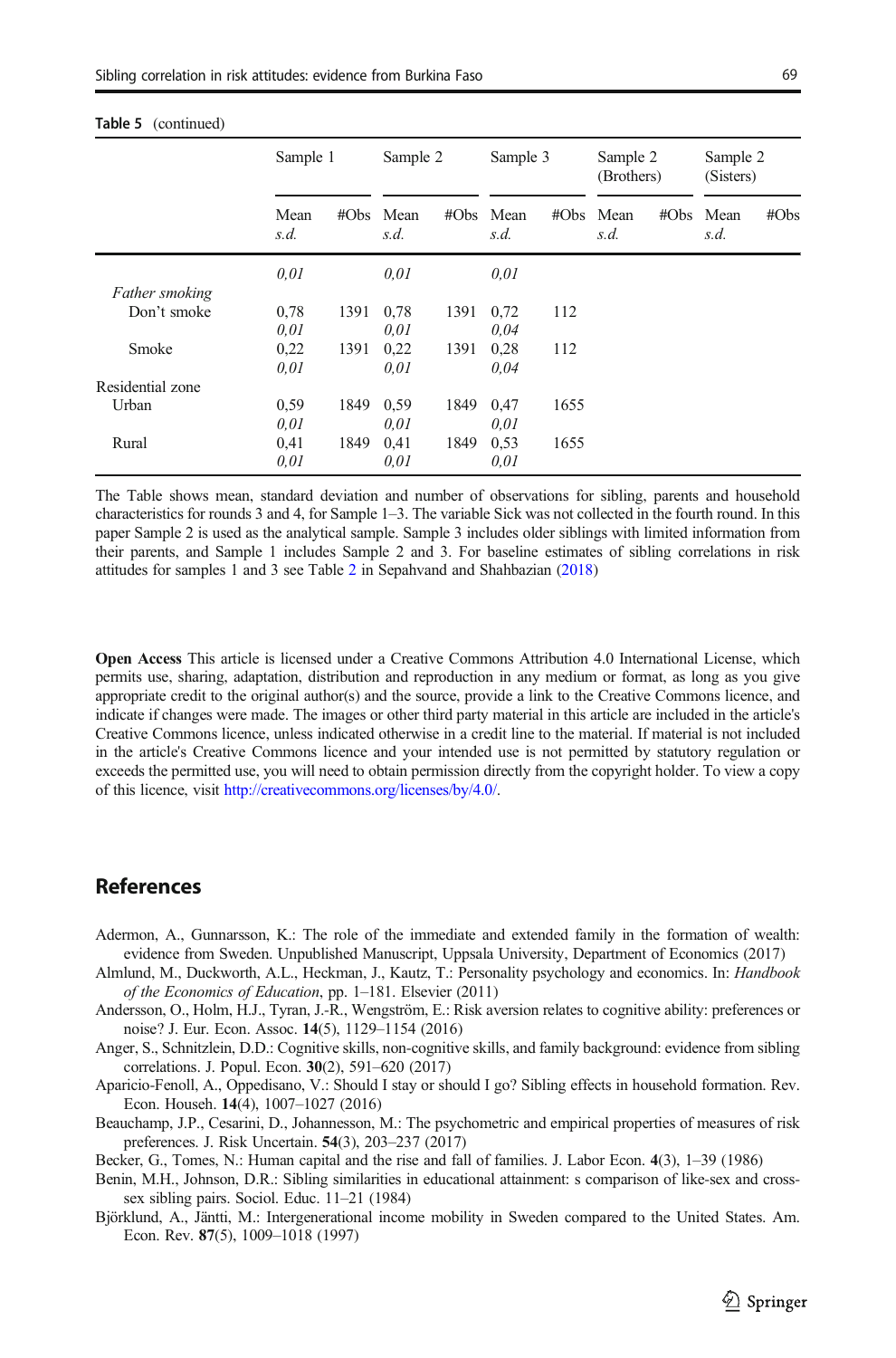- <span id="page-25-0"></span>Björklund, A., Jäntti, M.: How important is family background for labor-economic outcomes? Labour Econ. 19(4), 465–474 (2012)
- Björklund, A., Jäntti, M.: Intergenerational mobility, intergenerational effects, sibling correlations, and equality of opportunity: a comparison of four approaches. Research in Social Stratification and Mobility. 100455, (2020)
- Björklund, A., Eriksson, T., Jäntti, M., Raaum, O., Österbacka, E.: Brother correlations in earnings in Denmark, Finland, Norway and Sweden compared to the United States. J. Popul. Econ. 15(4), 757–772 (2002)
- Björklund, A., Jäntti, M., Lindquist, M.J.: Family background and income during the rise of the welfare state: brother correlations in income for Swedish men born 1932–1968. J. Public Econ. 93(5–6), 671–680 (2009)
- Björklund, A., Lindahl, L., Lindquist, M.J.: What more than parental income, education and occupation? An exploration of what Swedish siblings get from their parents. The BE Journal of Economic Analysis & Policy. 10(1), (2010)
- Black, S.E., Devereux, P.J.: Recent developments in intergenerational mobility. Handbook of Labor Economics. 4, 1487–1541 (2011)
- Black, S.E., Devereux, P.J., Salvanes, K.G.: Why the apple doesn't fall far: understanding intergenerational transmission of human capital. Am. Econ. Rev. 95(1), 437–449 (2005)
- Blanden, J., Gregg, P., Macmillan, L.: Intergenerational persistence in income and social class: the effect of within-group inequality. Journal of the Royal Statistical Society: Series A (Statistics in Society). 176(2), 541–563 (2013)
- Bonin, H., Dohmen, T., Falk, A., Huffman, D., Sunde, U.: Cross-sectional earnings risk and occupational sorting: the role of risk attitudes. Labour Econ. 14(6), 926–937 (2007)
- Borghans, L., Duckworth, A.L., Heckman, J.J., Ter Weel, B.: The economics and psychology of personality traits. J. Hum. Resour. 43(4), 972–1059 (2008)
- Bredtmann, J., Smith, N.: Inequalities in educational outcomes: how important is the Family? Discussion Paper No. 10286, IZA, Bonn. (2016)
- Brunello, G.: Absolute risk aversion and the returns to education. Econ. Educ. Rev. 21(6), 635–640 (2002)
- Caliendo, M., Fossen, F.M., Kritikos, A.S.: Risk attitudes of nascent entrepreneurs–new evidence from an experimentally validated survey. Small Bus. Econ. 32(2), 153–167 (2009)
- Camerer, C.F., Dreber, A., Forsell, E., Ho, T.-H., Huber, J., Johannesson, M., Kirchler, M., Almenberg, J., Altmejd, A., Chan, T.: Evaluating replicability of laboratory experiments in economics. Science. 351(6280), 1433–1436 (2016)
- Canning, D., Raja, S., Yazbeck, A.S.: Africa's Demographic Transition: Dividend or Disaster? The World Bank (2015)
- Cattell, M.G.: Models of old age among the Samia of Kenya: family support of the elderly. J. Cross-Cult. Gerontol. 5(4), 375–394 (1990)
- Chadwick, L., Solon, G.: Intergenerational income mobility among daughters. Am. Econ. Rev. 92(1), 335–344 (2002)
- Charness, G., Gneezy, U., Imas, A.: Experimental methods: eliciting risk preferences. J. Econ. Behav. Organ. 87, 43–51 (2013)
- Conley, D., Glauber, R.: All in the family?: family composition, resources, and sibling similarity in socioeconomic status. Res> Soc. Stratif. Mobil. 26(4), 297–306 (2008)
- Cramer, J.S., Hartog, J., Jonker, N., Van Praag, C.M.: Low risk aversion encourages the choice for entrepreneurship: an empirical test of a truism. J. Econ. Behav. Organ. 48(1), 29–36 (2002)
- Croson, R., Gneezy, U.: Gender differences in preferences. J. Econ. Lit. 47(2), 448–474 (2009)
- de Walque, D.: Risking your Health: Causes, Consequences, and Interventions to Prevent Risky Behaviors. World Bank Publications (2013)
- Ding, X., Hartog, J., Sun, Y.: Can we measure individual risk attitudes in a survey? Discussion Paper No. 4807, IZA, Bonn (2010)
- Dohmen, T., Falk, A., Huffman, D., Sunde, U., Schupp, J., Wagner, G.G.: Individual risk attitudes: measurement, determinants, and behavioral consequences. J. Eur. Econ. Assoc. 9(3), 522–550 (2011)
- Dohmen, T., Falk, A., Huffman, D., Sunde, U.: The intergenerational transmission of risk and trust attitudes. Rev. Econ. Stud. 79(2), 645–677 (2012)
- Donkers, B., Melenberg, B., Van Soest, A.: Estimating risk attitudes using lotteries: a large sample approach. J. Risk Uncertain. 22(2), 165–195 (2001)
- Dreber, A., Pfeiffer, T., Almenberg, J., Isaksson, S., Wilson, B., Chen, Y., Nosek, B.A., Johannesson, M.: Using prediction markets to estimate the reproducibility of scientific research. Proc. Natl. Acad. Sci. 112(50), 15343–15347 (2015)
- Dustmann, C., Fasani, F., Meng, X., Minale, L.: Risk attitudes and household migration decisions. Centro Studi Luca d'Agliano Development Studies Working Paper, (423) (2017)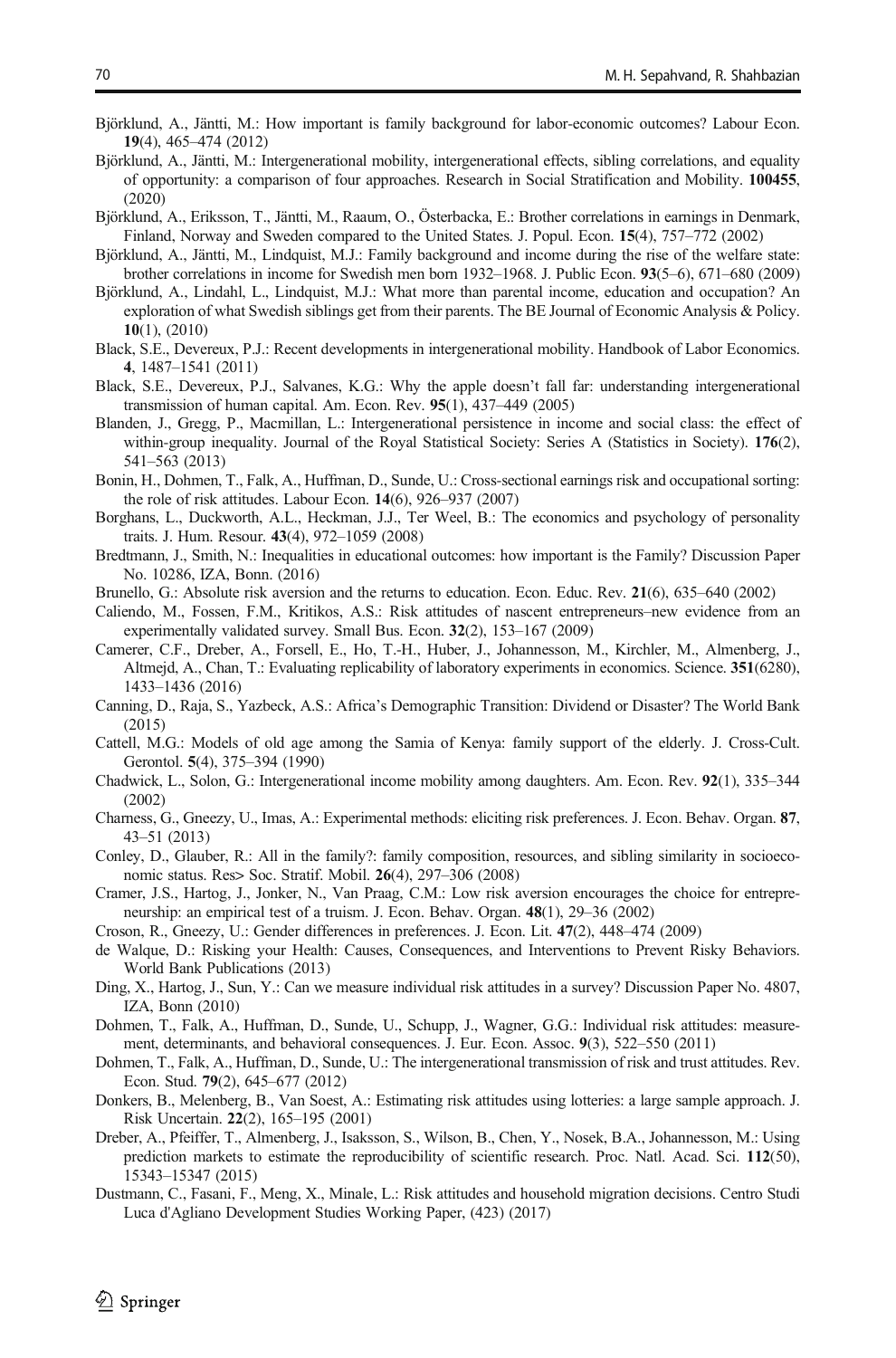- <span id="page-26-0"></span>Emran, M.S., Shilpi, F.: Gender, geography, and generations: intergenerational educational mobility in postreform India. World Dev. 72, 362–380 (2015)
- Emran, M. S., Shilpi, F.: Economic approach to intergenerational mobility: measures, methods, and challenges in developing countries. WIDER Working Paper 2019/98. Helsinki: UNU-WIDER (2019)
- Emran, M.S., Jiang, H., Shilpi, F.: Gender bias and intergenerational educational mobility: theory and evidence from China and India. Unpublished manuscript. (2020)
- Emran, M.S., Greene, W., Shilpi, F.: When measure matters: coresidency, truncation bias, and intergenerational mobility in developing countries. J. Hum. Resour. 53(3), 589–607 (2018)
- Eriksson, K.H., Hjalmarsson, R., Lindquist, M.J., Sandberg, A.: The importance of family background and neighborhood effects as determinants of crime. J. Popul. Econ. 29(1), 219–262 (2016)
- Fafchamps, M., Pender, J.: Precautionary saving, credit constraints, and irreversible investment: theory and evidence from serniarid India. J. Bus. Econ. Stat. 15(2), 180–194 (1997)
- Fernández, R., Fogli, A., Olivetti, C.: Mothers and sons: preference formation and female labor force dynamics. Q. J. Econ. 119(4), 1249–1299 (2004)
- Fraser-Mackenzie, P., Sung, M.-C., Johnson, J.E.V.: Toward an understanding of the influence of cultural background and domain experience on the effects of risk-pricing formats on risk perception. Risk Anal. 34(10), 1846–1869 (2014)
- Gimenez-Nadal, J.I., Molina, J.A., Yu, Z.: Intergenerational mobility of housework time in the United Kingdom. Rev. Econ. Househ. 1–27 (2014)
- Grönqvist, E., Öckert, B., Vlachos, J.: The intergenerational transmission of cognitive and non-cognitive abilities. J. Hum. Resour. (2016). <https://doi.org/10.3368/jhr.52.4.0115-6882R1>
- Guiso, L., Paiella, M.: The role of risk aversion in predicting individual behaviors. Bank of Italy economic working paper no. 546 (2005)
- Hardeweg, B., Menkhoff, L., Waibel, H.: Experimentally validated survey evidence on individual risk attitudes in rural Thailand. Econ. Dev. Cult. Chang. 61(4), 859–888 (2013)
- Harrison, G.W., Humphrey, S.J., Verschoor, A.: Choice under Uncertainty in Developing Countries. CeDEx Discussion Paper. The University of Nottingham (2005)
- Holmlund, H.: Estimating long-term consequences of teenage childbearing an examination of the siblings approach. J. Hum. Resour. 40(3), 716–743 (2005)
- INSD: Document Projet De L'Enquête Multisectorielle Continue. Institut National de la Statistique et de la Démographie, Burkina Faso, 1-27 (2013)
- INSD: Rapport Enquête multisectorielle continue 2014: Profil de pauvreté et d'inégalités. Institut National de la Statistique et de la Démographie, Burkina Faso, 1-90 (2015a)
- INSD: Rapport Enquête multisectorielle continue 2014: Caractéristiques sociodémographiques de la population. Institut National de la Statistique et de la Démographie, Burkina Faso, 1-55 (2015b)
- INSD: Projections démographiques des communes du Burkina Faso de 2007 à 2020. Institut National de la Statistique et de la Démographie, Burkina Faso, 1-1860 (2017)
- Jäntti, M., Jenkins, S.P.: Income mobility. In: Handbook of Income Distribution, pp. 807–935. Elsevier (2015)
- Jencks, C., Bartlett, S., Corcoran, M., Crouse, J., Eaglesfield, D., Jackson, G., McClelland, K., Mueser, P., Olneck, M., Schwarts, J., Ward, S., Williams, J.: Who Gets Ahead? The Determinants of Economic Success in America. Basic Books, New York (1979)
- Jin, J., He, R., Gong, H., Xu, X., He, C.: Farmers' risk preferences in rural China: measurements and determinants. Int. J. Environ. Res. Public Health. 14(7), 713 (2017)
- Kimball, M.S., Sahm, C.R., Shapiro, M.D.: Risk preferences in the PSID: individual imputations and family covariation. Am. Econ. Rev. 99(2), 363–368 (2009)
- Koski, A., Clark, S., Nandi, A.: Has child marriage declined in sub-Saharan Africa? An analysis of trends in 31 countries. Popul. Dev. Rev. 43(1), 7–29 (2017)
- Liebenehm, S., Waibel, H., Menkhoff, L.: Changes in risk attitudes and vulnerability to idiosyncratic and covariate shocks-evidence from panel household data in Thailand and Vietnam. Unpublished manuscript, Leibniz University Hannover (2015)
- Lindquist, M., Sol, J., van Praag, C.M., Vladasel, T.: On the origins of entrepreneurship: evidence from sibling correlations. Discussion Paper No. 10278, IZA, Bonn (2016)
- Lönnqvist, J.-E., Verkasalo, M., Walkowitz, G., Wichardt, P.C.: Measuring individual risk attitudes in the lab: task or ask? An empirical comparison. J. Econ. Behav. Organ. 119, 254–266 (2015)
- Mason, P.L.: Intergenerational mobility and interracial inequality: the return to family values. Econ. Soc. 46(1), 51–80 (2007)
- Mazumder, B.: Sibling similarities and economic inequality in the US. J. Popul. Econ. 21(3), 685–701 (2008)
- Mood, C.: More than money: social class, income, and the intergenerational persistence of advantage. Sociol. Sci. 4, 263–287 (2017)